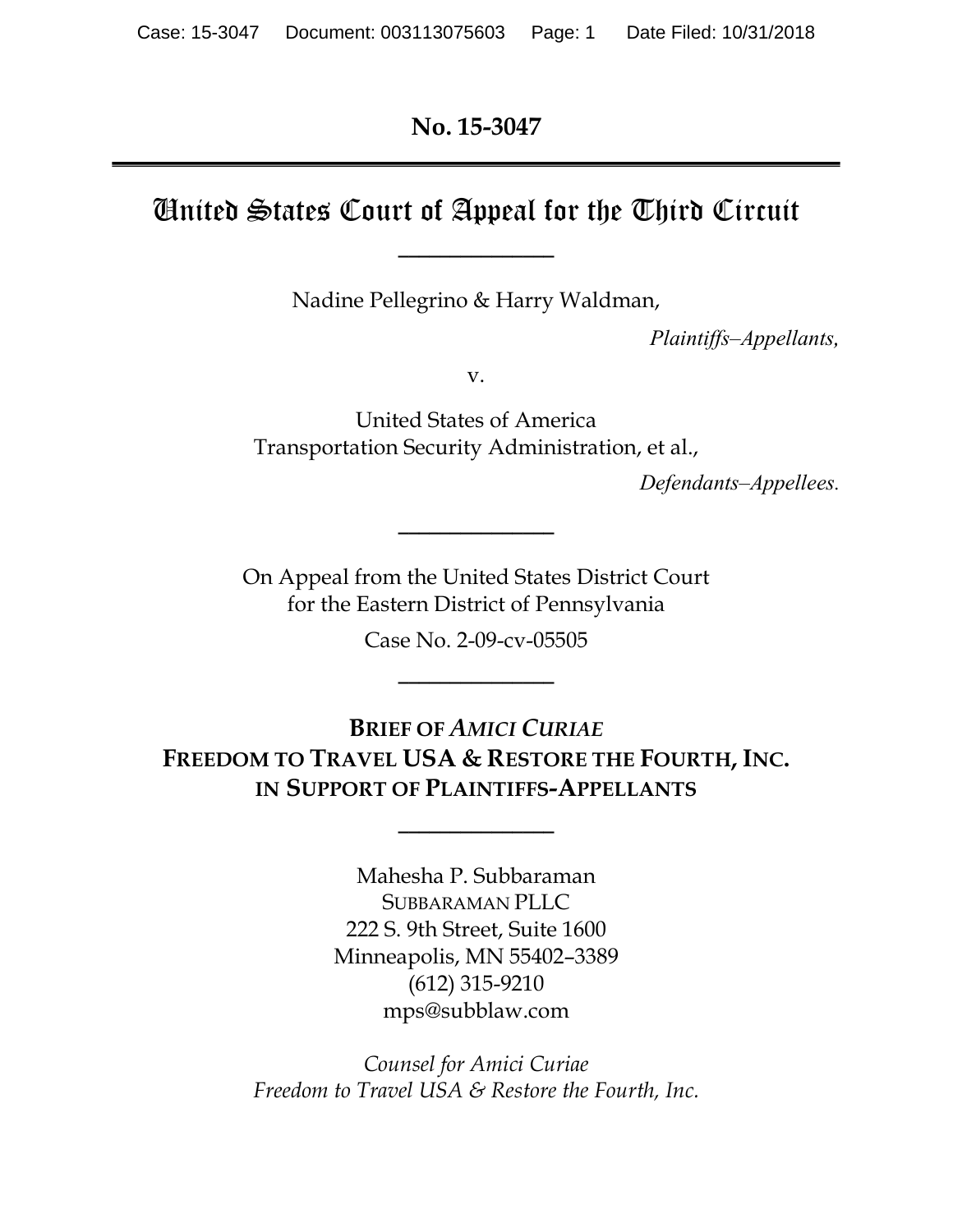#### **United States Court of Appeals for the Third Circuit**

#### **Corporate Disclosure Statement and Statement of Financial Interest**

# No. 15-3047

#### Nadine Pellegrino & Harry Waldman

v. *v.* v. *v.* v. *v.* v. *v.* v. *v.* v. *v.* v. *v.* v. *v.* v. *v.* v. *v.* v. *v.* v. *v.* v. *v.* v. *v.* v. *v.* v. *v.* v. *v.* v. *v.* v. *v.* v. *v.* v. *v.* v. *v.* v. *v.* v. *v.* v. *v.* v. *v.* v. *v.* v. *v.* 

United States of America Transportation Security Administration, et al.

#### **Instructions**

Pursuant to Rule 26.1, Federal Rules of Appellate Procedure any nongovernmental corporate party to a proceeding before this Court must file a statement identifying all of its parent corporations and listing any publicly held company that owns 10% or more of the party's stock.

Third Circuit LAR 26.1(b) requires that every party to an appeal must identify on the Corporate Disclosure Statement required by Rule 26.1, Federal Rules of Appellate Procedure, every publicly owned corporation not a party to the appeal, if any, that has a financial interest in the outcome of the litigation and the nature of that interest. This information need be provided only if a party has something to report under that section of the LAR.

In all bankruptcy appeals counsel for the debtor or trustee of the bankruptcy estate shall provide a list identifying: 1) the debtor if not named in the caption; 2) the members of the creditors' committee or the top 20 unsecured creditors; and, 3) any entity not named in the caption which is an active participant in the bankruptcy proceedings. If the debtor or the bankruptcy estate is not a party to the proceedings before this Court, the appellant must file this list. LAR 26.1(c).

The purpose of collecting the information in the Corporate Disclosure and Financial Interest Statements is to provide the judges with information about any conflicts of interest which would prevent them from hearing the case.

The completed Corporate Disclosure Statement and Statement of Financial Interest Form must, if required, must be filed upon the filing of a motion, response, petition or answer in this Court, or upon the filing of the party's principal brief, whichever occurs first. A copy of the statement must also be included in the party's principal brief before the table of contents regardless of whether the statement has previously been filed. Rule 26.1(b) and (c), Federal Rules of Appellate Procedure.

If additional space is needed, please attach a new page.

(Page 1 of 2)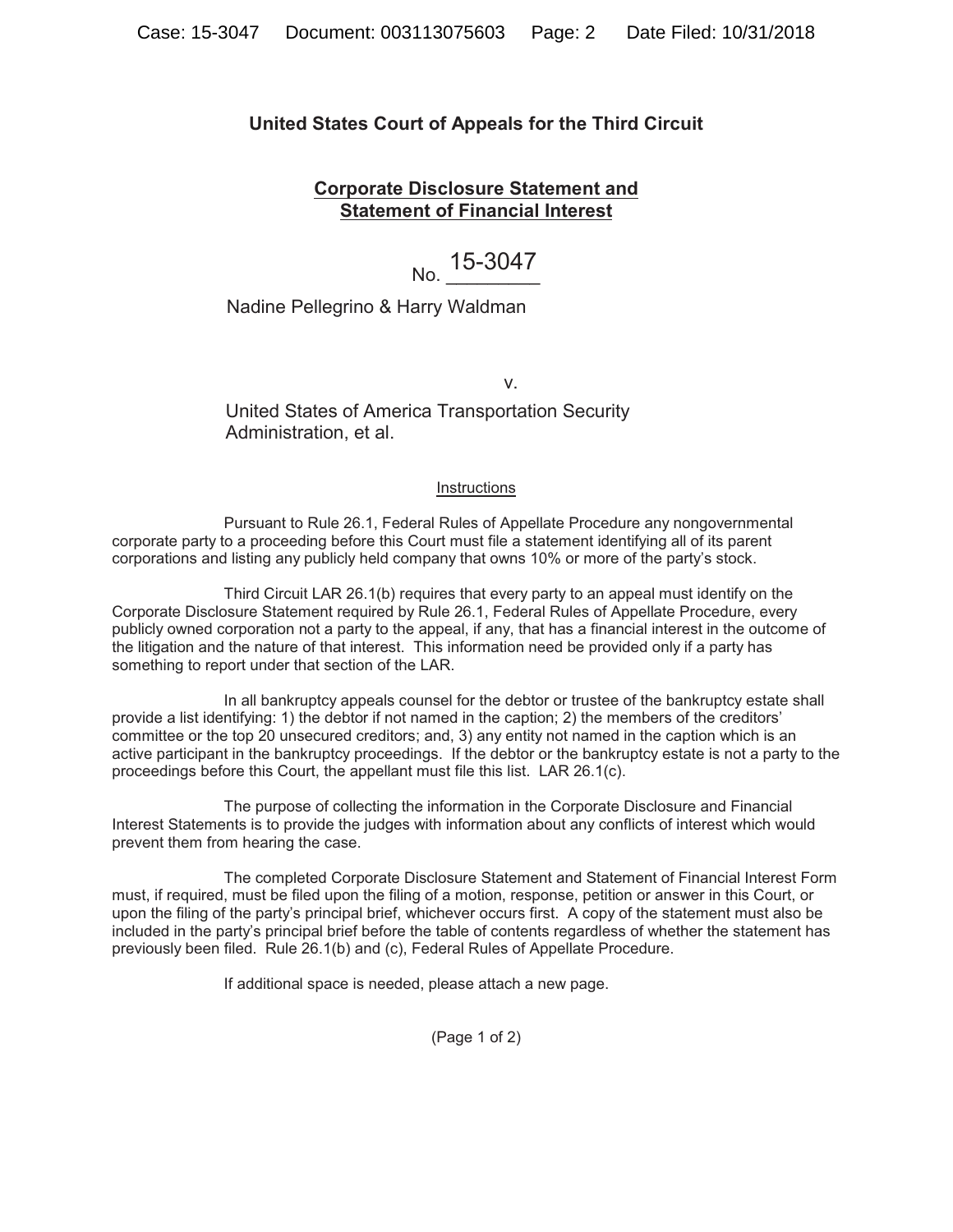## Pursuant to Rule 26.1 and Third Circuit LAR 26.1, Freedom to Travel USA makes the following disclosure: (Name of Party)

1) For non-governmental corporate parties please list all parent

corporations: None. Freedom to Travel USA is a non-profit nonpartisan grassroots civic association. It has no parent corporation who is subject to disclosure.

2) For non-governmental corporate parties please list all publicly held companies that hold 10% or more of the party's stock:

None. Freedom to Travel USA is a non-profit nonpartisan grassroots civic association. It has no shareholders who are subject to disclosure.

3) If there is a publicly held corporation which is not a party to the proceeding before this Court but which has as a financial interest in the outcome of the proceeding, please identify all such parties and specify the nature of the financial interest or interests:

None.

4) In all bankruptcy appeals counsel for the debtor or trustee of the bankruptcy estate must list: 1) the debtor, if not identified in the case caption; 2) the members of the creditors' committee or the top 20 unsecured creditors; and, 3) any entity not named in the caption which is active participant in the bankruptcy proceeding. If the debtor or trustee is not participating in the appeal, this information must be provided by appellant.

Not applicable.

# /s/Mahesha P. Subbaraman Dated: 10-31-2018

(Signature of Counsel or Party)

**rev: 09/2014** (Page 2 of 2)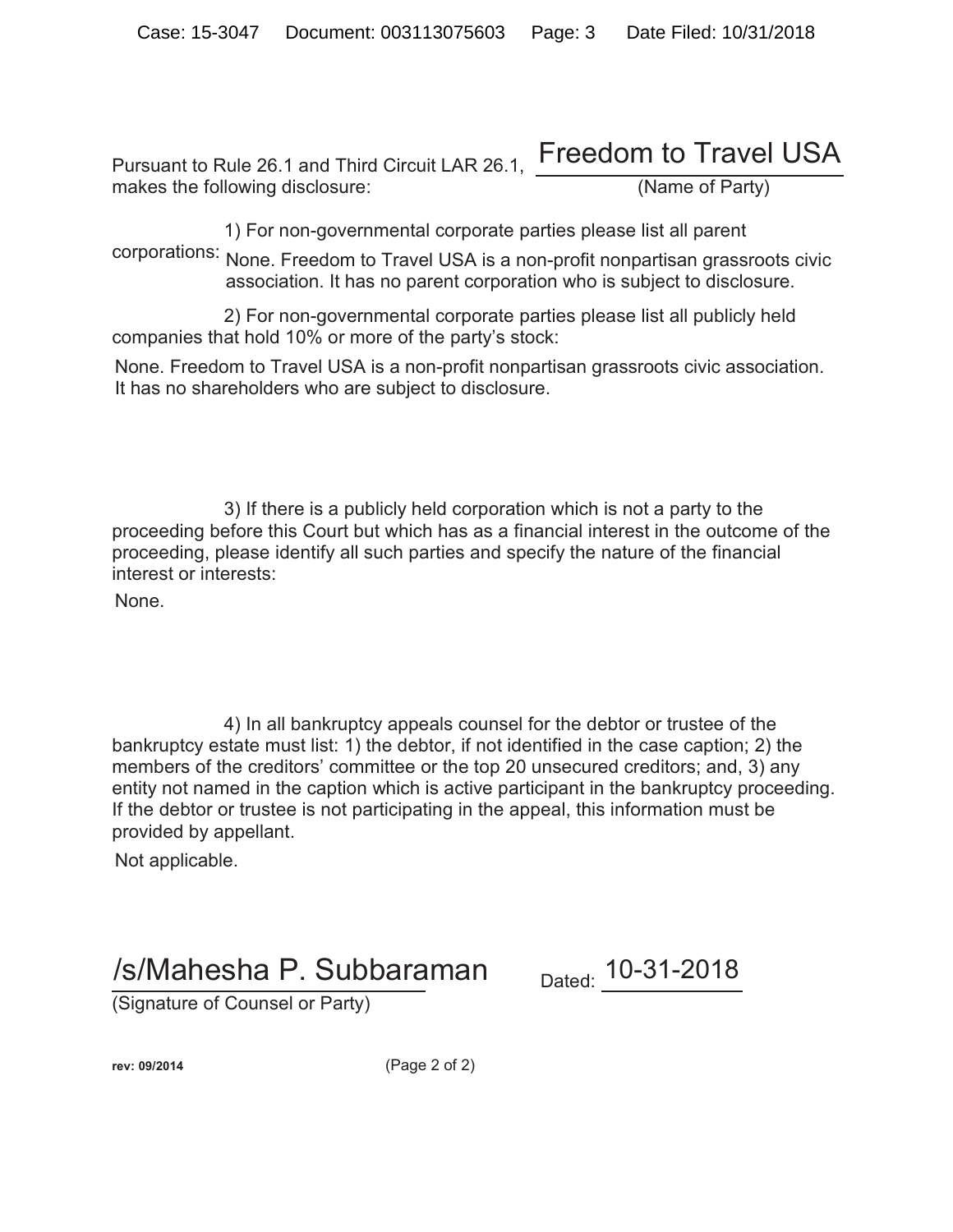#### Pursuant to Rule 26.1 and Third Circuit LAR 26.1, makes the following disclosure: (Name of Party) Restore the Fourth, Inc.

1) For non-governmental corporate parties please list all parent

corporations: None. Restore the Fourth, Inc. is a non-profit corporation incorporated under Massachusetts law and registered under Section 501(c)(4) of the Internal Revenue Code. It has no parent corporation who is subject to disclosure.

2) For non-governmental corporate parties please list all publicly held companies that hold 10% or more of the party's stock:

None. Restore the Fourth, Inc. is a non-profit corporation incorporated under Massachusetts law and registered under Section 501(c)(4) of the Internal Revenue Code. It has no shareholders who are subject to disclosure.

3) If there is a publicly held corporation which is not a party to the proceeding before this Court but which has as a financial interest in the outcome of the proceeding, please identify all such parties and specify the nature of the financial interest or interests:

None.

4) In all bankruptcy appeals counsel for the debtor or trustee of the bankruptcy estate must list: 1) the debtor, if not identified in the case caption; 2) the members of the creditors' committee or the top 20 unsecured creditors; and, 3) any entity not named in the caption which is active participant in the bankruptcy proceeding. If the debtor or trustee is not participating in the appeal, this information must be provided by appellant.

Not applicable.

# /s/Mahesha P. Subbaraman Dated: 10-31-2018

(Signature of Counsel or Party)

**rev: 09/2014** (Page 2 of 2)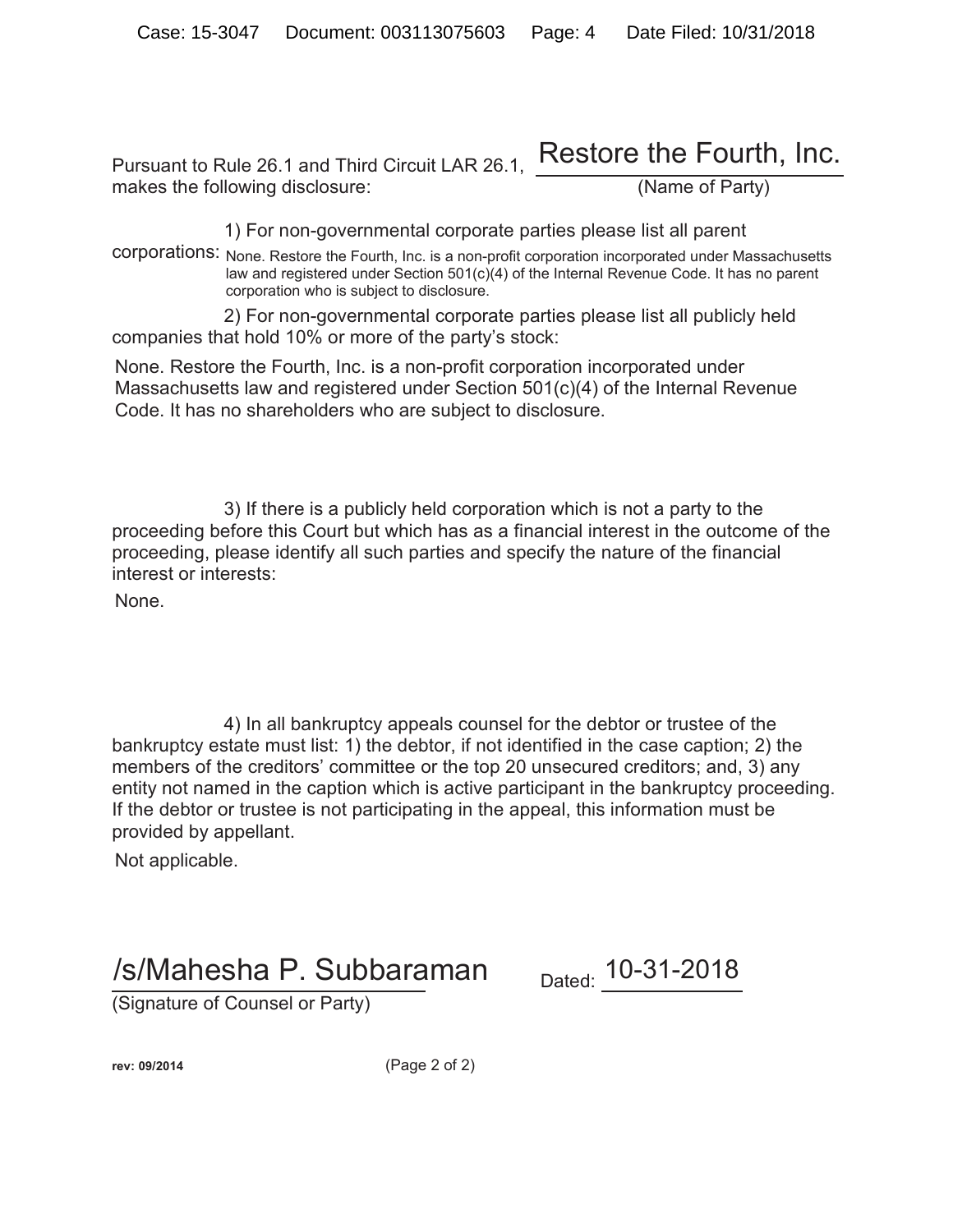## Table of Contents

| Ι. | This Court should reject the myth that TSO screening in                                                          |  |
|----|------------------------------------------------------------------------------------------------------------------|--|
|    | II. This Court should reject the myth that TSO abuses are                                                        |  |
|    | III. This Court should reject the myth that litigation is not a<br>productive means of addressing TSO abuses  13 |  |
|    |                                                                                                                  |  |
|    |                                                                                                                  |  |
|    |                                                                                                                  |  |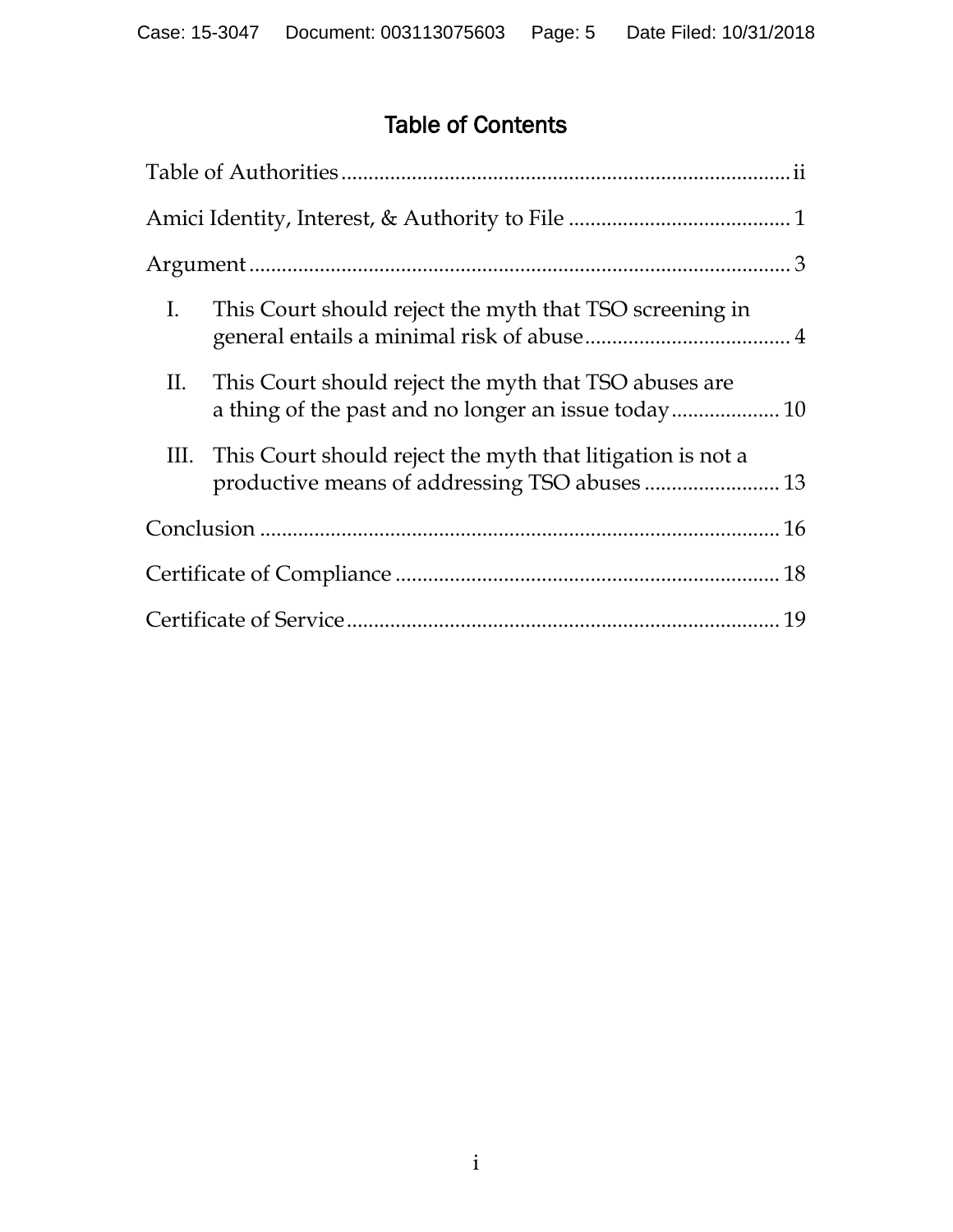## Table of Authorities

Page(s)

#### **Cases**

| Armato v. Doe,                                                             |  |
|----------------------------------------------------------------------------|--|
| No. 2:11-cv-02462, 2012 U.S. Dist. LEXIS 190080                            |  |
|                                                                            |  |
| Brinegar v. United States,                                                 |  |
| Carpenter v. United States,                                                |  |
| Collins v. Virginia,                                                       |  |
| Greenlaw v. United States,                                                 |  |
| Neaman v. United States,<br>No. 2:16-cv-00217, 2018 U.S. Dist. LEXIS 20645 |  |
| Redfern v. Napolitano,                                                     |  |
| SAS Inst., Inc. v. Iancu,                                                  |  |
| United States v. Castillo-Rivera,                                          |  |
| United States v. Hartwell,                                                 |  |
| United States v. Hartwell,                                                 |  |
| United States ex rel. Joslin v. Cmty. Home Health of Md., Inc.,            |  |
| Vanderklok v. United States,                                               |  |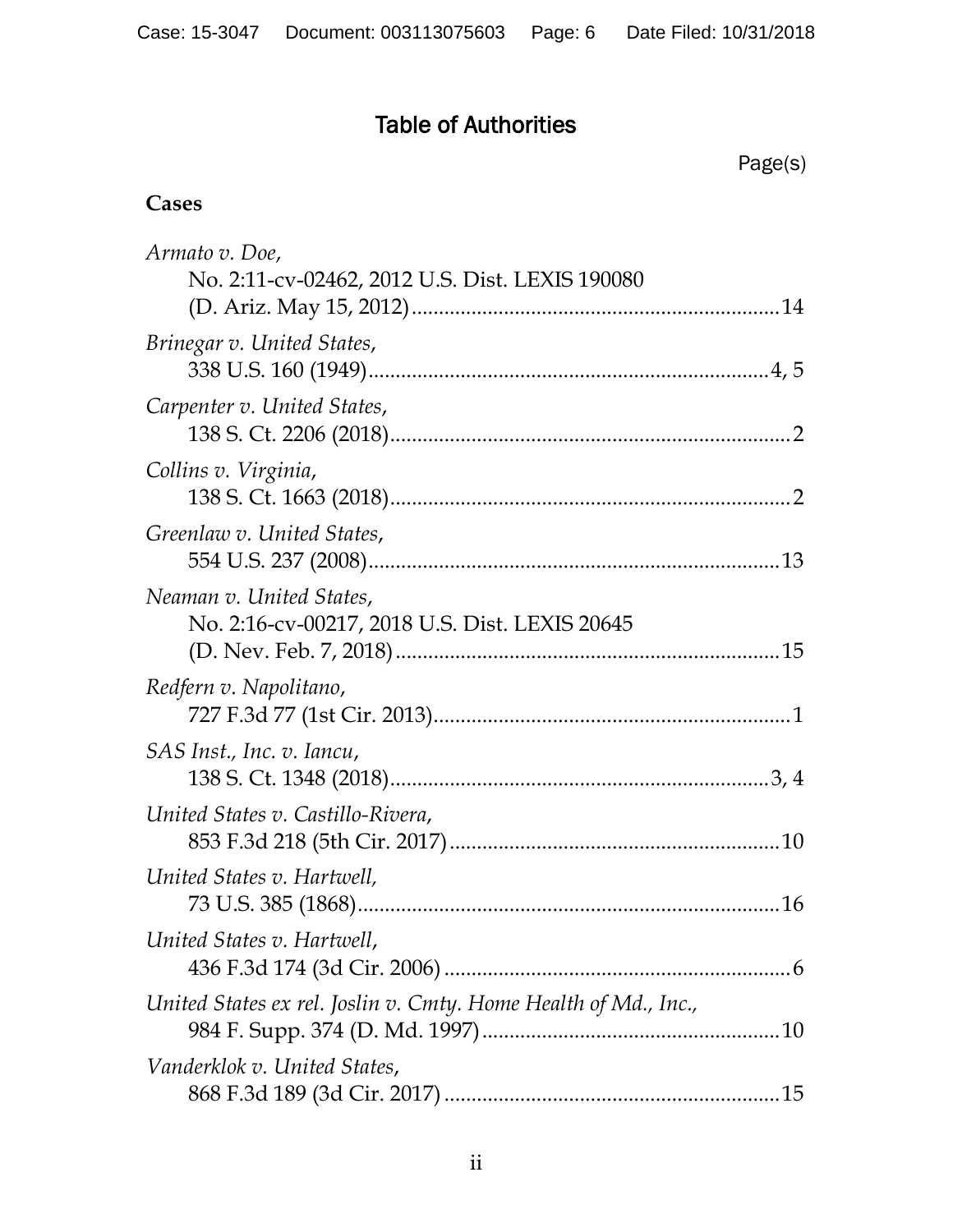## **Constitutional Provisions**

## **Statutes & Regulations**

## **Rules**

## **Other Authorities**

| Aaron Blake, Sen. Claire McCaskill on TSA Pat-Down: 'OMG',<br>WASH. POST, Mar. 11, 2013, http://wapo.st/15Ic9M2.                                                            | 12 |
|-----------------------------------------------------------------------------------------------------------------------------------------------------------------------------|----|
| Alex Johnson, No Charges for Denver TSA Screeners Accused<br>of Groping Attractive Men, NBC NEWS, July 7, 2015,<br>http://nbcnews.to/1NQ0hNN                                | 8  |
| Andrew Springer, Parents of 6-Year-Old Girl Pat Down at Airport<br>Want Procedures Changed, ABC NEWS: GOOD MORNING<br>AMERICA, Apr. 13, 2011, http://abcn.ws/2cLjQ1n<br>. 9 |    |
| Bruce Henderson, After Intimate Pat-Down, She Wonders How<br>Much Privacy Must We Give Up to Fly Safely, CHARLOTTE<br>OBSERVER, Aug. 23, 2017, https://bit.ly/2ABy5Qn       | 11 |
| CNN Wire Staff, A Primer on the New Airport Security Procedures,                                                                                                            | 6  |
| Daniel Harawa, The Post-TSA Airport: A Constitution Free Zone?                                                                                                              |    |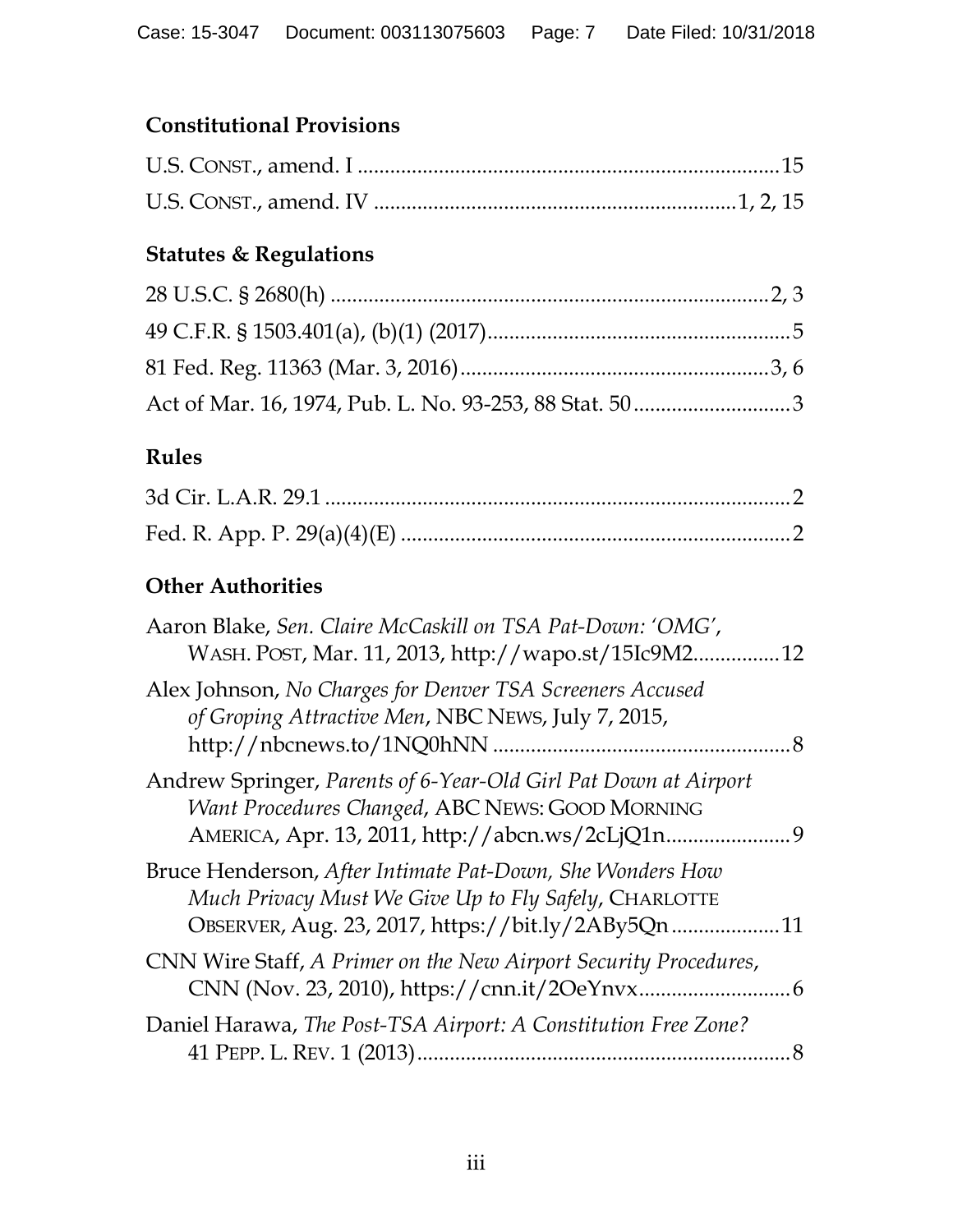| Elizabeth Chuck, Father Outraged by 'Uncomfortable' TSA<br>Pat-Down on 10-Year-Old Daughter, NBC NEWS, Jan. 6, 2016,<br>9                                           |
|---------------------------------------------------------------------------------------------------------------------------------------------------------------------|
| Eun Kim, Mom 'Livid' After TSA Gives Extensive Pat Down to<br>Special-Needs Son, TODAY (NBC NEWS), Mar. 28, 2017,                                                   |
| Female Passengers Say They're Targeted by TSA, CBS NEWS<br>(DFW AFFILIATE), Feb. 3, 2012, https://cbsloc.al/2PyKIk79                                                |
| HOMELAND SEC. COMM., U.S. HOUSE OF REPRESENTATIVES,<br>MISCONDUCT AT TSA THREATENS THE SECURITY OF THE                                                              |
| James Bovard, Opinion, Believe Women: Apply Congress'<br>Christine Blasey Ford Test to TSA's Female Victims,<br>USA TODAY, Oct. 15, 2018, https://bit.ly/2yhQEHU 12 |
| James Queally, Transgender Woman Says TSA Detained,<br>Humiliated Her Over Body 'Anomaly, L.A. TIMES,<br>9                                                          |
| Jane Allen, Prosthetics Become Source of Shame at<br>Airport Screenings, ABC NEWS, Nov. 24, 2010,<br>9                                                              |
| Jason Harrington, Dear America, I Saw You Naked, POLITICO<br>MAGAZINE, Jan. 30, 2014, https://politi.co/1cCMRnZ<br>. 9                                              |
| Jason Harrington, Former TSA Agent: Groping Scandal Is Business<br>as Usual, TIME, Apr. 15, 2015, http://ti.me/1ywhFUx8, 13                                         |
| Jeffrey Goldberg, For the First Time, the TSA Meets Resistance,<br>THE ATLANTIC, Oct. 29, 2010, https://bit.ly/2ENFzE6 8                                            |
| Justin Bachman, TSA Warns Local Police About Its<br>New Airport Pat-Downs, BLOOMBERG, Mar. 6, 2017,                                                                 |
| Lawsuit filed by Va. Airport Protestor Who Stripped to Underwear<br>Settled, STAR TRIB., July 10, 2013, http://strib.mn/2zsaJez15                                   |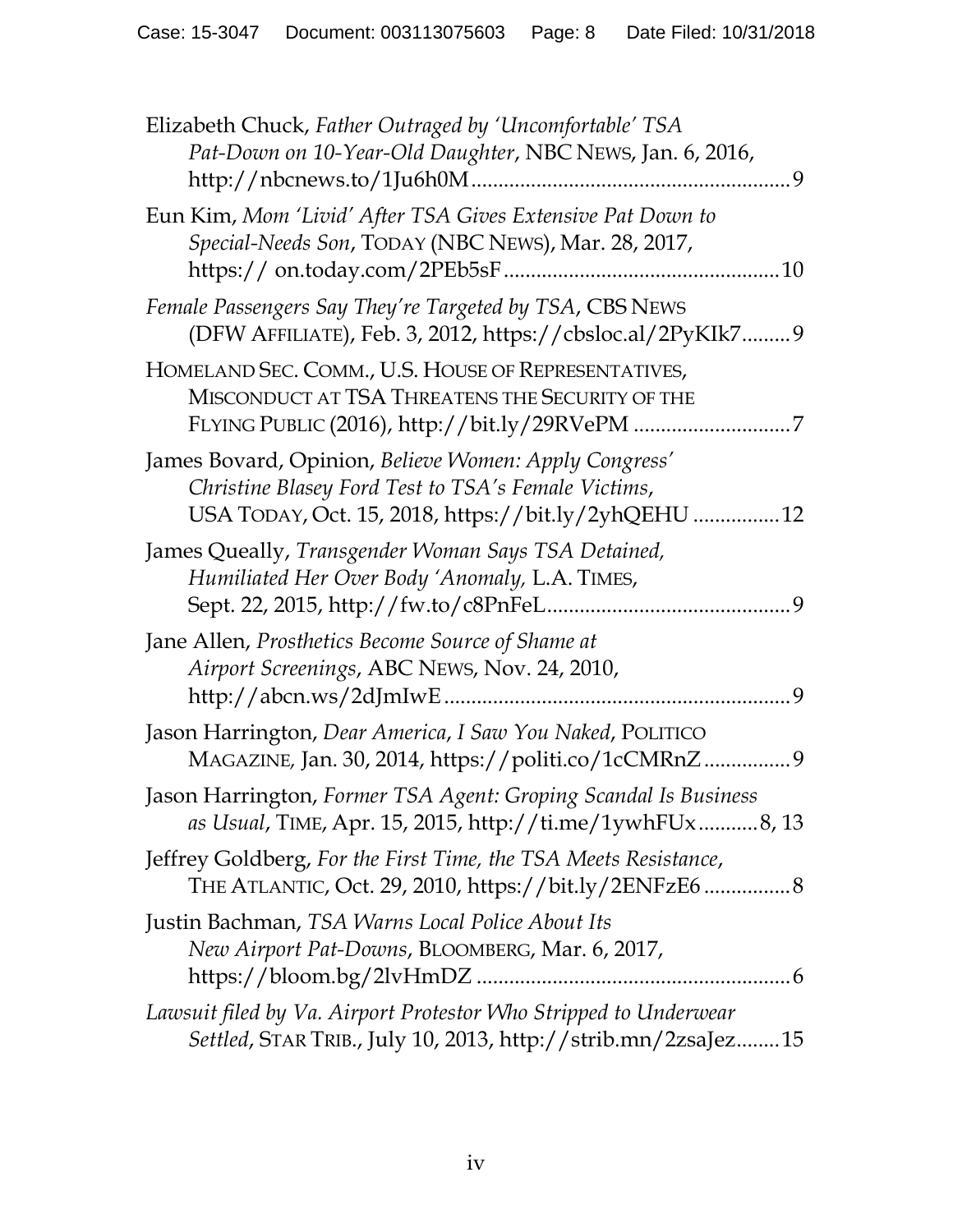| Letter from Adam B. Schiff, et al., Member of Congress,<br>to Peter Neffenger, Administrator, Transp. Sec. Admin.                                                                          |
|--------------------------------------------------------------------------------------------------------------------------------------------------------------------------------------------|
| Letter from Hugh Handeyside, Senior Staff Attorney, ACLU<br>Foundation, to John V. Kelly, Acting Inspector General,<br>U.S. Department of Homeland Security (Aug. 14, 2018),<br>11         |
| Levi Rickert, Court Settlement Targets 15 Airports Required for TSA<br>Training on Handling of American Indian Sacred Items, NATIVE<br>NEWS ONLINE, Feb. 8, 2018, https://bit.ly/2Qh7XzC15 |
| Lori Aratani, Watch the Video of TSA Officers Doing a<br>Pat-Down of a 96-Year-Old Woman in a Wheelchair That<br>Has People Outraged, WASH. POST, June 12, 2018,                           |
| Max Greenwood, TSA Implementing New Pat-Down Procedures,                                                                                                                                   |
| Michigan Woman Dying of Leukemia Embarrassed by TSA<br>Pat-Down at Seattle Airport, N.Y. DAILY NEWS, Oct. 10, 2012,                                                                        |
|                                                                                                                                                                                            |
| Omar Villafranca, TSA Agents Allegedly Strip-Search Woman,<br>Fiddle with Feeding Tube, NBC NEWS (DALLAS AFFILIATE),                                                                       |
| Peggy Gallek, I-Team: Woman With Prosthetic Leg Says She<br>Felt Humiliated at TSA Checkpoint, FOX NEWS 8<br>(CLEVELAND), Aug. 27, 2018, https://bit.ly/2ACXBFe11                          |
| Richard Esposito & Alicia Tejada, Now Three Grandmas Say<br>They Were Strip-Searched at JFK [Airport], ABC NEWS,                                                                           |
| Rowaida Abdelaziz, Muslim Woman Says TSA Forced Her<br>to Show Her Bloodied Pad During Airport Screening,<br>HUFF. POST, Aug. 23, 2018, https://bit.ly/2LjzI7r  11                         |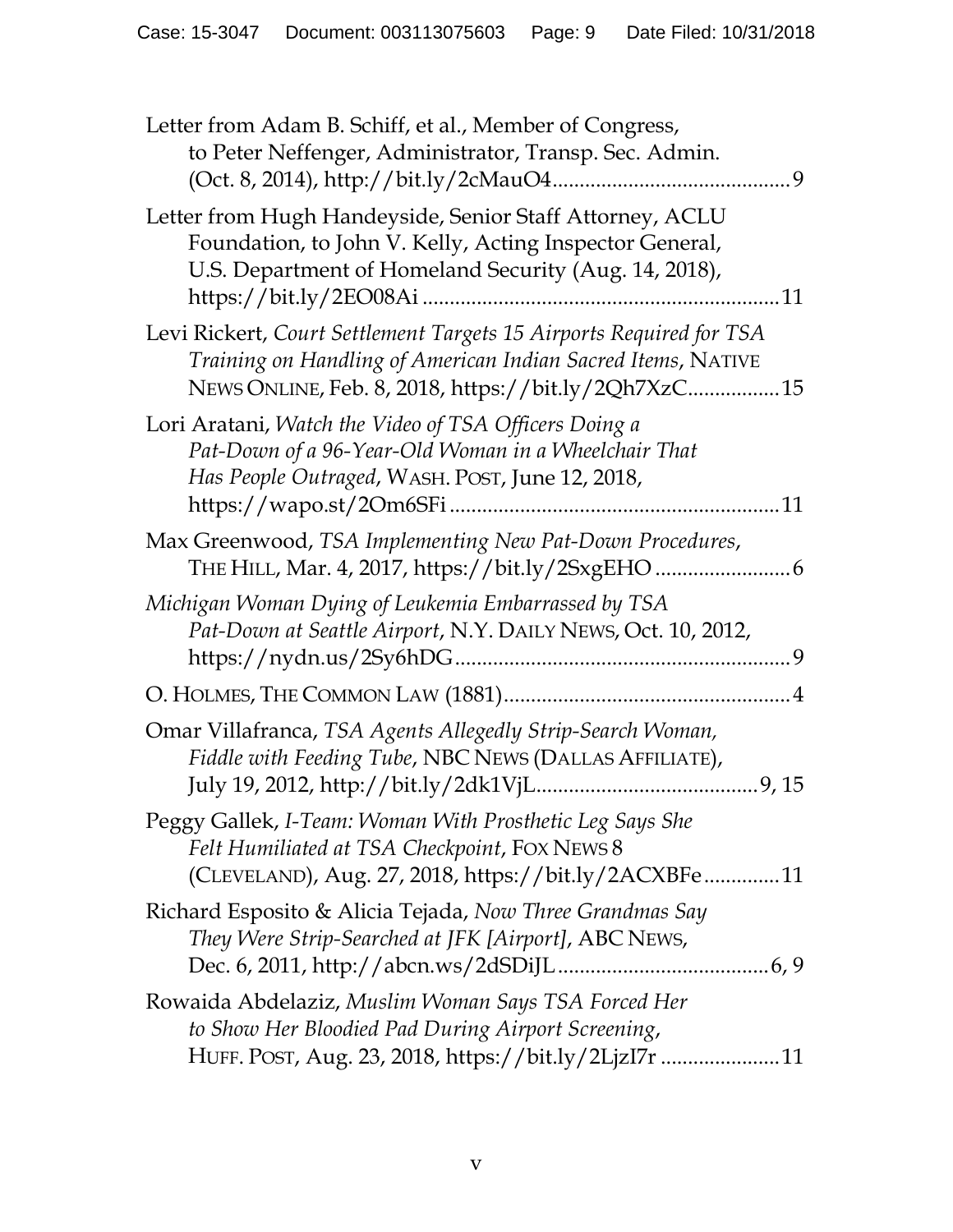| Ryan Grenoble, Video of TSA Patting Down Boy, 2, and<br>Sister 6, Sparks Outrage, HUFF. POST, Apr. 24, 2014,                                             |
|----------------------------------------------------------------------------------------------------------------------------------------------------------|
|                                                                                                                                                          |
|                                                                                                                                                          |
| Screening for Passengers 75 and Older, TRANSP. SEC. ADMIN.,<br>http://bit.ly/1RvBBgI (last visited Oct. 31, 2018)  10                                    |
| Sky McCarthy, Mom Films TSA's 'Horrifying' Pat Down of Special<br>Needs Child, Sparks Internet Outrage, FOX NEWS, Mar. 29, 2017,                         |
| Susanna Kim, Airport Pat-Downs: TSA Says It Can Fine You<br>for Backing Out, ABC NEWS, Nov. 23, 2010,                                                    |
| Teen Blames TSA for Broken Insulin Pump, ABC NEWS (DENVER),                                                                                              |
| Thomas Clouse, TSA Settles Lawsuit from Prosecutor, SPOKESMAN-<br>REVIEW, July 2, 2012, https://bit.ly/2Q8KLUh 14                                        |
| Tiny Payout in TSA Breast Exposure Lawsuit, THE SMOKING                                                                                                  |
| Transportation Security Administration, Enhanced Pat-Downs,                                                                                              |
| Travis Andrews, 'You Cannot Touch Me There,': Breast<br>Cancer Patient Claims TSA 'Humiliated' and 'Violated' Her,<br>9                                  |
| TSA Pat-Down at DIA Leads to Sex Assault Investigation, CBS<br>NEWS (DENVER), Jan. 15, 2014, http://cbsloc.al/1gNugFl7                                   |
| U.S. GOV'T ACCOUNTABILITY OFFICE, GAO-13-43, AIR<br>PASSENGER SCREENING: TSA COULD IMPROVE COMPLAINT<br>PROCESSES (2012), https://bit.ly/2MMvf2E5, 7, 12 |
| Woman Settles with TSA over Breast Milk Incident, CBS<br>NEWS, April 23, 2014, https://cbsn.ws/2yEczcz 14, 15, 16                                        |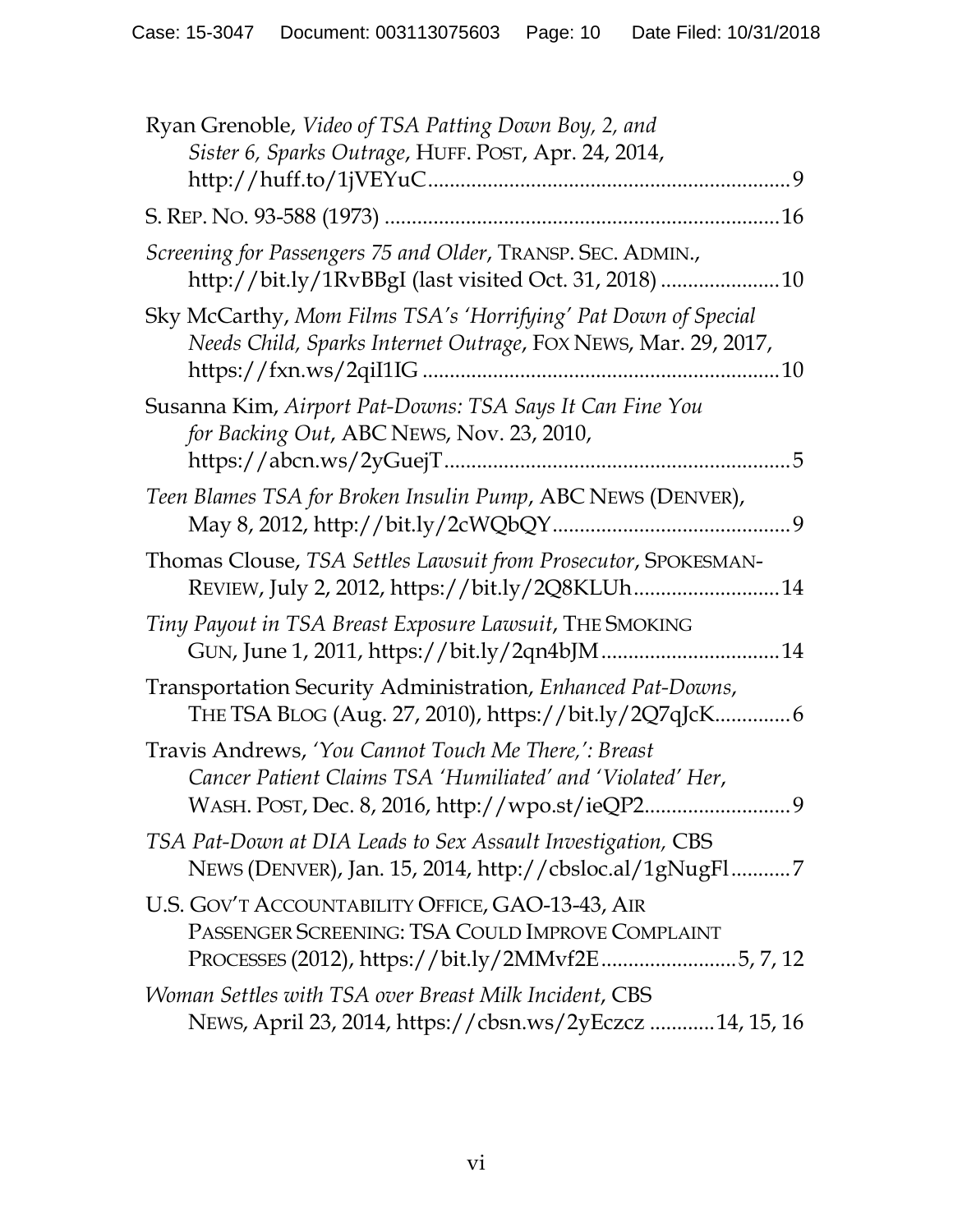#### Amicus Identity, Interest, & Authority to File

#### A. Identity of the Amici

Freedom to Travel USA is a non-profit nonpartisan grassroots civic association concerned with the privacy and dignity of every American who travels by air. Freedom to Travel routinely files amicus briefs in cases that concern TSO screening procedures. *See, e.g.,* Brief of *Amicus Curiae* Freedom to Travel USA in Support of the Petition for a Writ of Certiorari, *Corbett v. TSA*, No. 14-1263 (U.S. filed May 1, 2015). In this capacity, Freedom to Travel was granted permission by the First Circuit to present oral argument in *Redfern v. Napolitano*, 727 F.3d 77 (1st Cir. 2013).

Freedom to Travel's membership is exemplified by co-founder Wendy Thomson, who wears a prosthetic leg due to the amputation of her right leg at the age of 4. As a management consultant, Wendy used to travel by air on a regular basis. But since the mid-2000s, Wendy faced increasingly degrading TSO pat-downs because of her prosthetic. Wendy found she had no choice but to give up air travel completely—and her consulting career with it.

Restore the Fourth is a national, non-partisan civil liberties organization dedicated to robust enforcement of the Fourth Amendment. Restore the Fourth advances this mission by overseeing a network of local chapters whose members include lawyers, academics, advocates, and ordinary citizens. Restore the

1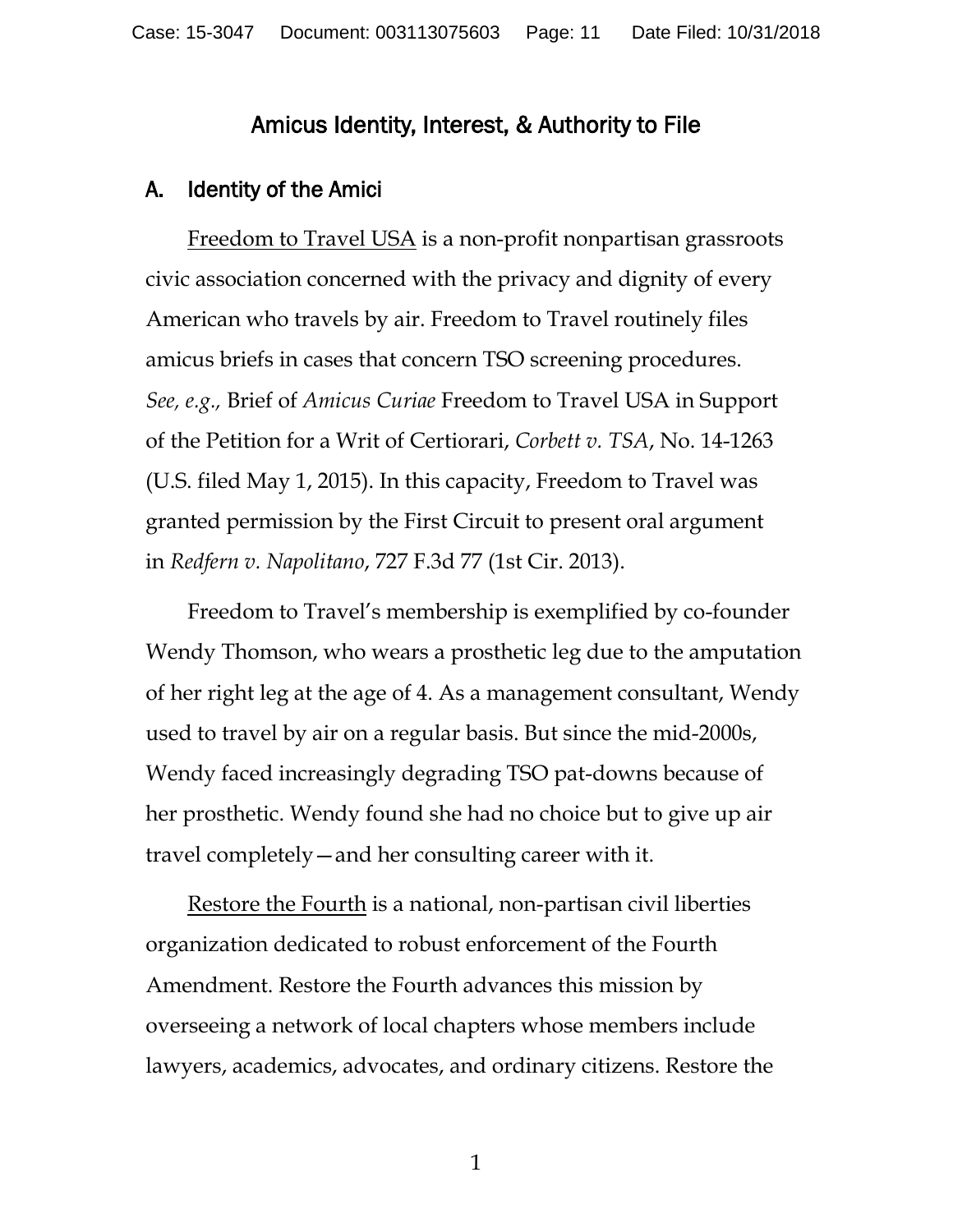Fourth also files amicus briefs in significant Fourth Amendment cases. *See, e.g.*, Brief of *Amicus Curiae* Restore the Fourth, Inc. in Support of Petitioner, *Carpenter v. United States*, 138 S. Ct. 2206 (2018); Brief of *Amicus Curiae* Restore the Fourth, Inc. in Support of Petitioner, *Collins v. Virginia*, 138 S. Ct. 1663 (2018).

#### B. Interest of the Amici

The Amici are interested in this case because they collectively believe that federal tort liability is an essential check against abusive government searches of airline passengers. The Amici also believe a plain reading of the Federal Tort Claims Act's law-enforcement proviso, 28 U.S.C. § 2680(h), establishes such liability. On rehearing en banc, the Court should adopt this conclusion.

#### C. Authority of the Amici to File

The Amici file this brief under 3d Cir. L.A.R. 29.1, which states that "[i]n a case ordered for rehearing in which no additional briefing is directed," any "new amicus" may "file a brief within 28 days after the date of the order granting rehearing."

The Amici also affirm under Fed. R. App. P. 29(a)(4)(E) that no party, nor counsel for any party, in this case: (1) wrote this amicus brief in part or in whole; or (2) contributed money meant to fund the preparation or submission of this brief. Only the Amici, including their members and counsel, have contributed money to fund the preparation and submission of this brief.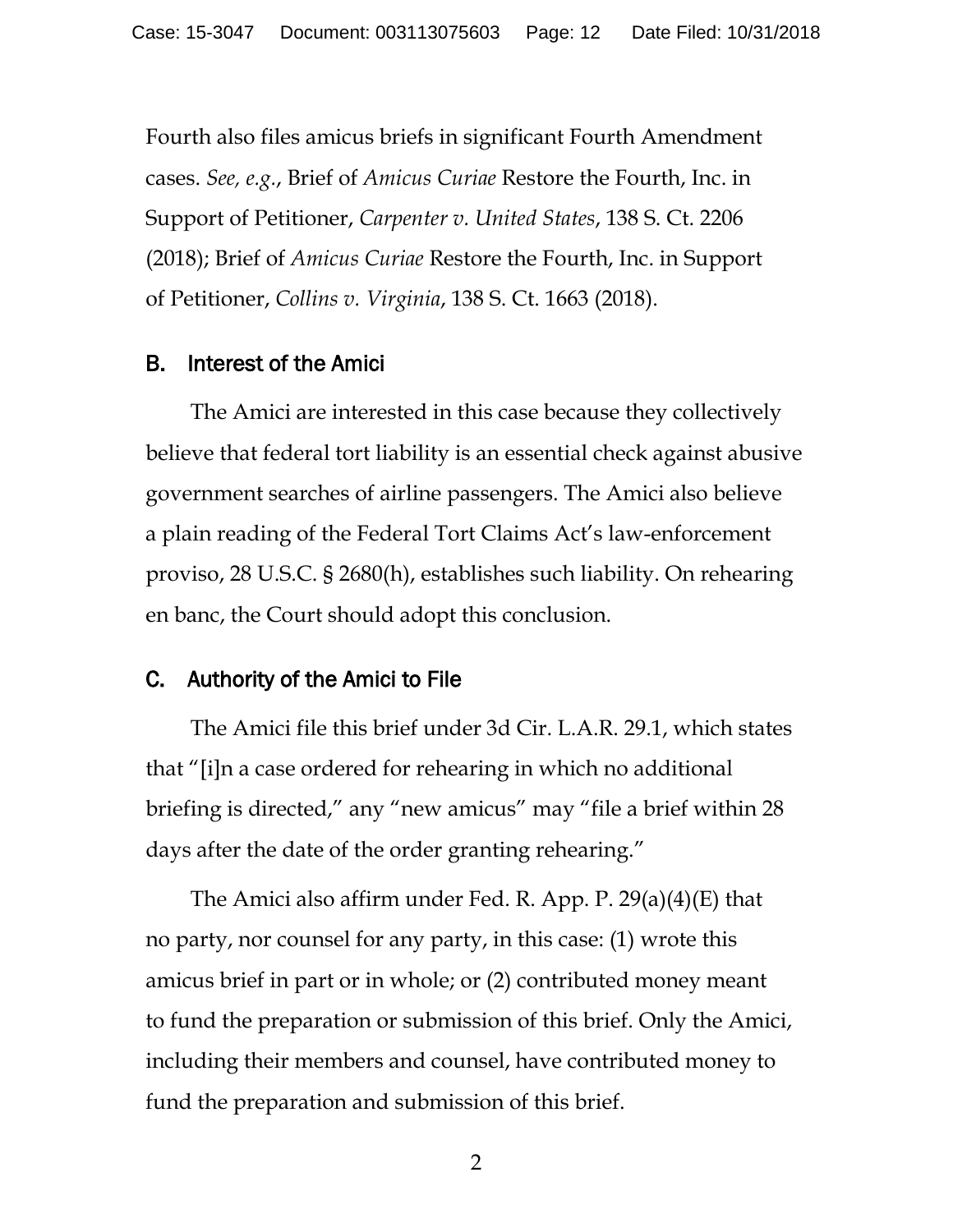#### Argument

Under the Federal Tort Claims Act (FTCA), the United States may be sued for "assault, battery, false imprisonment, false arrest, abuse of process, or malicious prosecution" when these torts are committed by "**any** officer of the United States who is empowered by law to execute searches." Act of Mar. 16, 1974, Pub. L. No 93-253, § 2, 88 Stat. 50 (codified at 28 U.S.C. § 2680(h)) (emphasis added). The question now before the Court, sitting en banc, is whether this 'law-enforcement proviso' covers Transportation Security Officers (TSOs)—government agents empowered to search every person who travels by air. *See* 81 Fed. Reg. 11363 (Mar. 3, 2016).

"[P]lain text … supplies a ready answer." *SAS Inst., Inc. v. Iancu*, 138 S. Ct. 1348, 1354 (2018). As the Supreme Court declared just this past term, "the word 'any' [in a statute] naturally carries 'an expansive meaning.'" *Id.* "When used (as here) with a singular noun in affirmative contexts, the word 'any' ordinarily refers to a member of a particular group or class without distinction or limitation and in this way implies *every* member of the class or group." *Id.* (italics in original) (internal punctuation omitted). The Court thus should not hesitate to hold that the FTCA's law-enforcement proviso includes TSOs. *See id.* The Court also should not hesitate to reject contrary views that would limit the proviso based on language or concepts that appear nowhere in the proviso (e.g., any view that would limit the proviso's scope to *criminal* law-enforcement officers).

3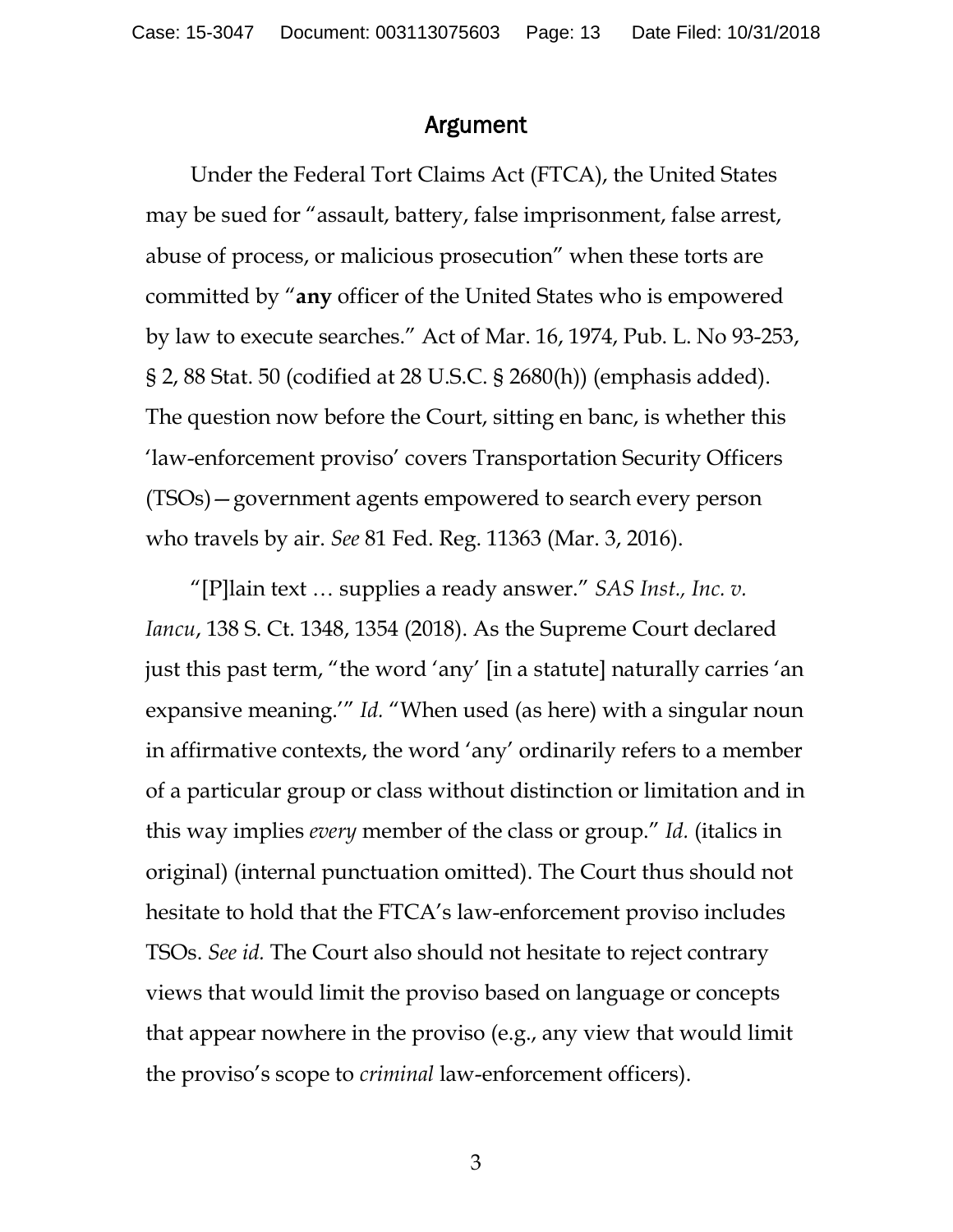The Amici recognize, however, that "[t]he life of the law has not been logic: it has been experience." O. HOLMES, THE COMMON LAW 1 (1881). In giving "effect to … text that actual legislators (plus one President) [have] enacted into law," any number of experiencedriven assumptions or biases may steer a court to read a statute one way versus another. *SAS Inst.,* 138 S. Ct. at 1359. With this in mind, the Amici seek to dispel certain myths about TSO screening that might otherwise cloud how this Court interprets the FTCA's lawenforcement proviso as to TSOs. These myths are: (1) TSO screening in general entails a minimal risk of abuse; (2) even if some TSO abuses may have occurred in the past, such abuses are no longer a problem today; and (3) even if TSO abuses are still a problem today, litigation does not offer passengers any real hope of relief.

#### I. This Court should reject the myth that TSO screening in general entails a minimal risk of abuse.

There can be no doubt that countless passengers undergo TSO screening at airports every day without incident. As such, it is easy to assume that screening abuses rarely happen, especially when one has never personally experienced or witnessed this kind of abuse. But as Justice Robert Jackson observed nearly 70 years ago, searchrelated abuses are usually "perpetrated by surprise, conducted in haste … and limited only by the … moderation of officers whose own interests and records are often at stake in the search." *Brinegar v. United States*, 338 U.S. 160, 181–82 (1949) (Jackson, J., dissenting).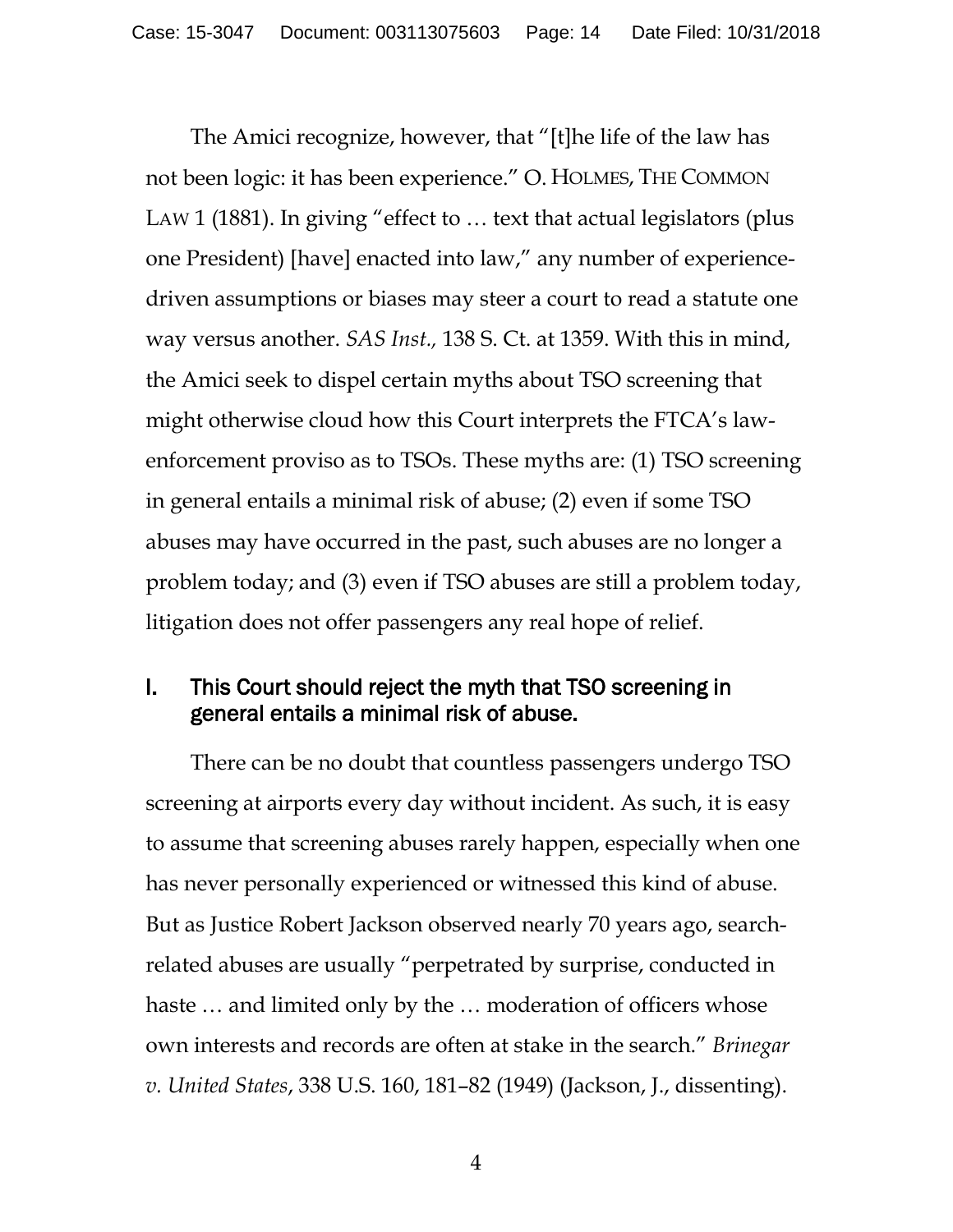As a result, "there are … many unlawful searches … about which we never hear." *Id.* The "citizen's choice" is to "submit [quietly]" or to "resist at risk of arrest or immediate violence." *Id.*

When traveling by air, passengers face exactly this situation. "[C]oncerned about being late for their flight or about appearing uncooperative," passengers are especially vulnerable to abusive TSO screenings (e.g., improper genital touching) and are prone to keep quiet when these abuses occur.[1](#page-14-0) And this situation only gets worse when passengers are traveling in a group. No passenger wants to risk inconveniencing their family or friends, much less being separated from them. At the same time, once a passenger has entered a TSO checkpoint, the passenger has no "opportunity for injunction or appeal to disinterested intervention." *Brinegar*, 338 U.S. at 182 (Jackson, J., dissenting). The passenger also cannot turn back, for doing so means risking prosecution and over \$11,000 in fines.[2](#page-14-1) S*ee* 49 C.F.R. § 1503.401(a), (b)(1) (2017) (civil penalties).

Now factor into this equation the ever-increasing amount of power that TSOs have been granted over the bodies of passengers. The genesis of this power may be traced back to 2010, when the

 $\overline{a}$ 

5

<span id="page-14-0"></span><sup>&</sup>lt;sup>1</sup> U.S. GOV'T ACCOUNTABILITY OFFICE, GAO-13-43, AIR PASSENGER SCREENING: TSA COULD IMPROVE COMPLAINT PROCESSES 23 (2012), https://bit.ly/2MMvf2E.

<span id="page-14-1"></span><sup>2</sup> Susanna Kim, *Airport Pat-Downs: TSA Says It Can Fine You for Backing Out*, ABC NEWS, Nov. 23, 2010, https://abcn.ws/2yGuejT.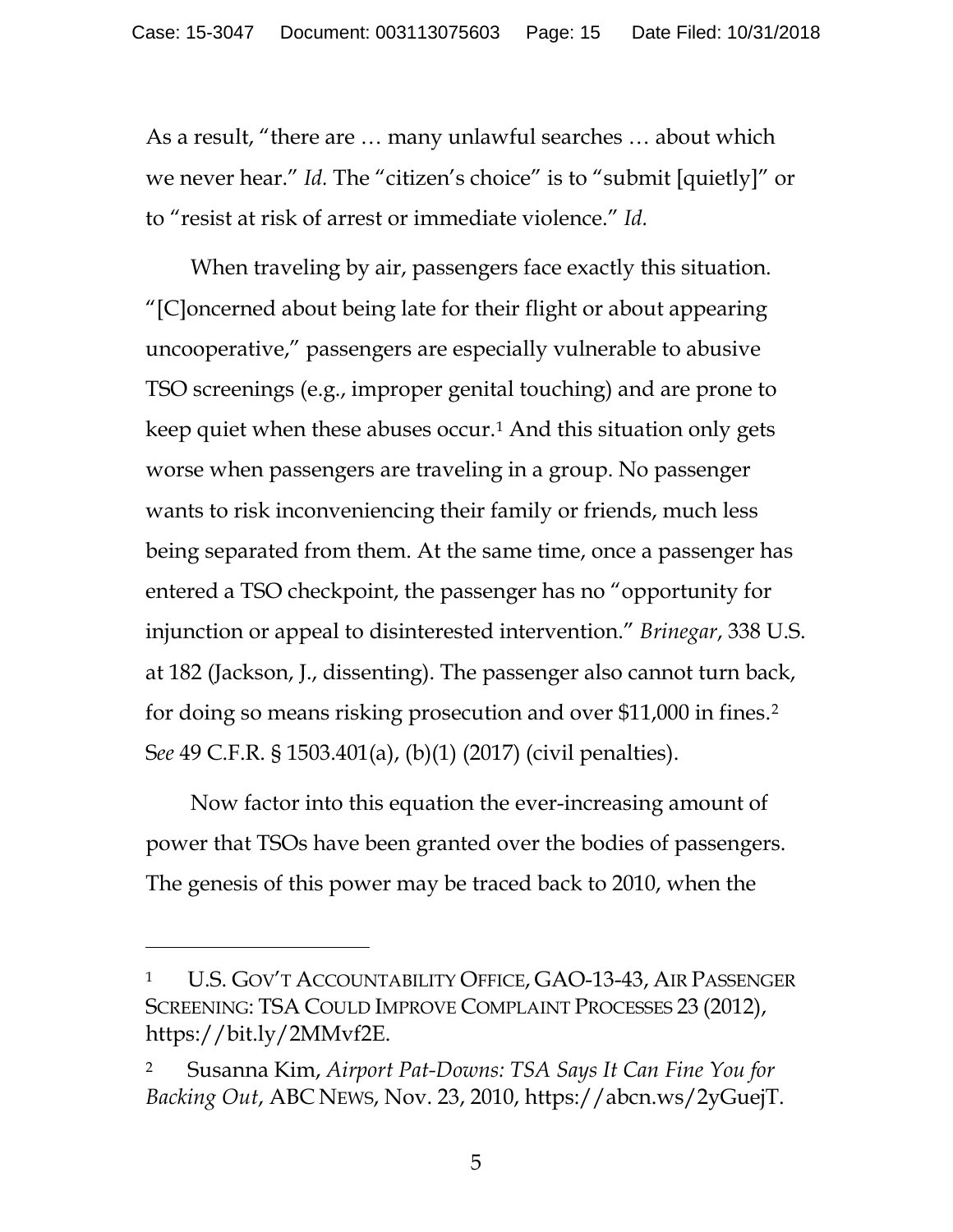government first allowed TSOs to subject passengers to "enhanced pat-downs"[3](#page-15-0)—i.e., manual, intense probing of the "entire body, including the posterior, crotch, and chest."[4](#page-15-1) In the eight years since then, the government has authorized TSOs to conduct even "more involved" pat-downs, $5$  to the point where the government has affirmatively "informed local police" to stand down "in case anyone calls to report an 'abnormal' … frisking."[6](#page-15-3)

TSOs also have the power to conduct pat-downs "in a private screening location that is not visible to the traveling public."81 Fed. Reg. at 11378. This is in contrast to other well-established passenger screening methods like metal detectors where "the possibility for abuse is minimized by the public nature of the search." *United States v. Hartwell*, 436 F.3d 174, 180 (3d Cir. 2006) (Alito, J.). It is no surprise then that many TSO abuses have involved backroom pat-downs, during which TSOs have ordered passengers to strip<sup>[7](#page-15-4)</sup> and touched passengers in ways that rise to the level of sexual assault.[8](#page-15-5)

<span id="page-15-0"></span><sup>3</sup> Transportation Security Administration, *Enhanced Pat-Downs*, THE TSA BLOG (Aug. 27, 2010), https://bit.ly/2Q7qJcK.

<span id="page-15-5"></span><span id="page-15-1"></span><sup>4</sup> CNN Wire Staff, *A Primer on the New Airport Security Procedures*, CNN (Nov. 23, 2010), https://cnn.it/2OeYnvx.

<span id="page-15-2"></span><sup>5</sup> Max Greenwood, *TSA Implementing New Pat-Down Procedures*, THE HILL, Mar. 4, 2017, https://bit.ly/2SxgEHO.

<span id="page-15-3"></span><sup>6</sup> Justin Bachman, *TSA Warns Local Police About Its New Airport Pat-Downs*, BLOOMBERG, Mar. 6, 2017, https://bloom.bg/2lvHmDZ.

<span id="page-15-4"></span><sup>7</sup> *See* Richard Esposito & Alicia Tejada, *Now Three Grandmas Say They Were Strip-Searched at JFK*, ABC NEWS, Dec. 6, 2011, http://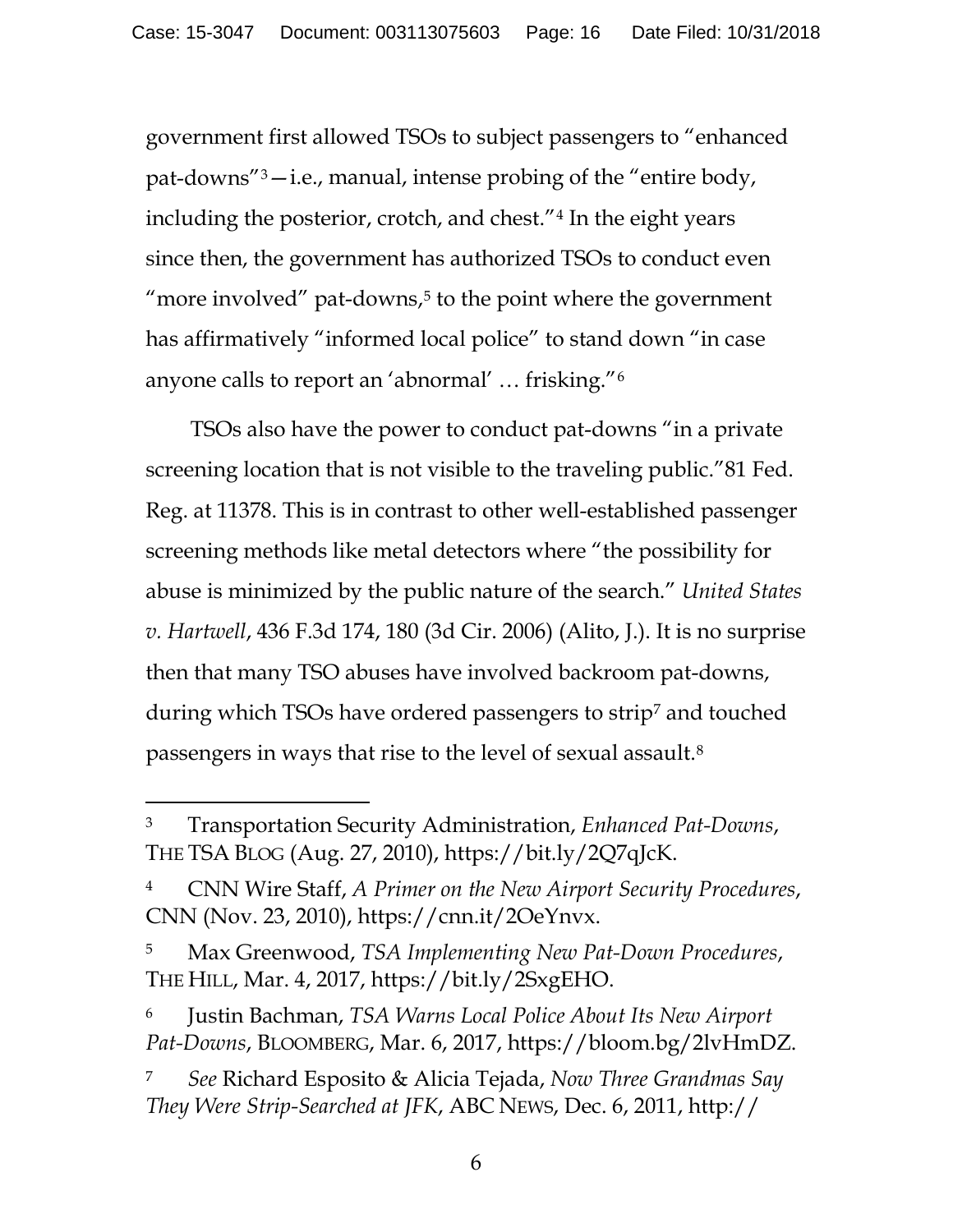This leaves the general work environment in which TSOs exercise their pat-down power—a state of affairs that both increases the likelihood of TSO abuses and makes these abuses harder to detect. Two key aspects of this environment stand out:

Uncollected Complaints: TSOs are free to ignore passengers who come to them with complaints. A Government Accountability Office (GAO) study reveals that TSOs are not obligated to "collect … the screening complaints that air passengers submit in person.["9](#page-16-0) The government also makes no effort to ensure that comment cards are made available to passengers in all airports.[10](#page-16-1) Nor does the government take any steps to "monitor air passenger satisfaction with screening operations" or to "identify patterns and trends in screening complaints to help improve screening."<sup>[11](#page-16-2)</sup>

Zero Accountability: In July 2016, the Homeland Security Committee of the U.S. House of Representatives issued a report identifying many "serious examples of misconduct" by TSOs.[12](#page-16-3)

<sup>8</sup> *See TSA Pat-Down at DIA Leads to Sex Assault Investigation,* CBS NEWS (DENVER), Jan. 15, 2014, http://cbsloc.al/1gNugFl (passenger was "ushered into a small private room at the TSA checkpoint").

<span id="page-16-0"></span><sup>9</sup> U.S. GOV'T ACCOUNTABILITY OFFICE, *supra* note 1, at 23–24.

<span id="page-16-1"></span><sup>10</sup> *Id.* 

 $\overline{a}$ 

<span id="page-16-2"></span><sup>11</sup> *Id.*

abcn.ws/2dSDiJL; *see also TSA Admits Violations in Searches of Elderly Women*, WABC 7 NEWS, Jan. 18, 2012, https://7ny.tv/2oA4vUC.

<span id="page-16-3"></span><sup>12</sup> HOMELAND SEC. COMM., U.S. HOUSE OF REPRESENTATIVES, MISCONDUCT AT TSA THREATENS THE SECURITY OF THE FLYING PUBLIC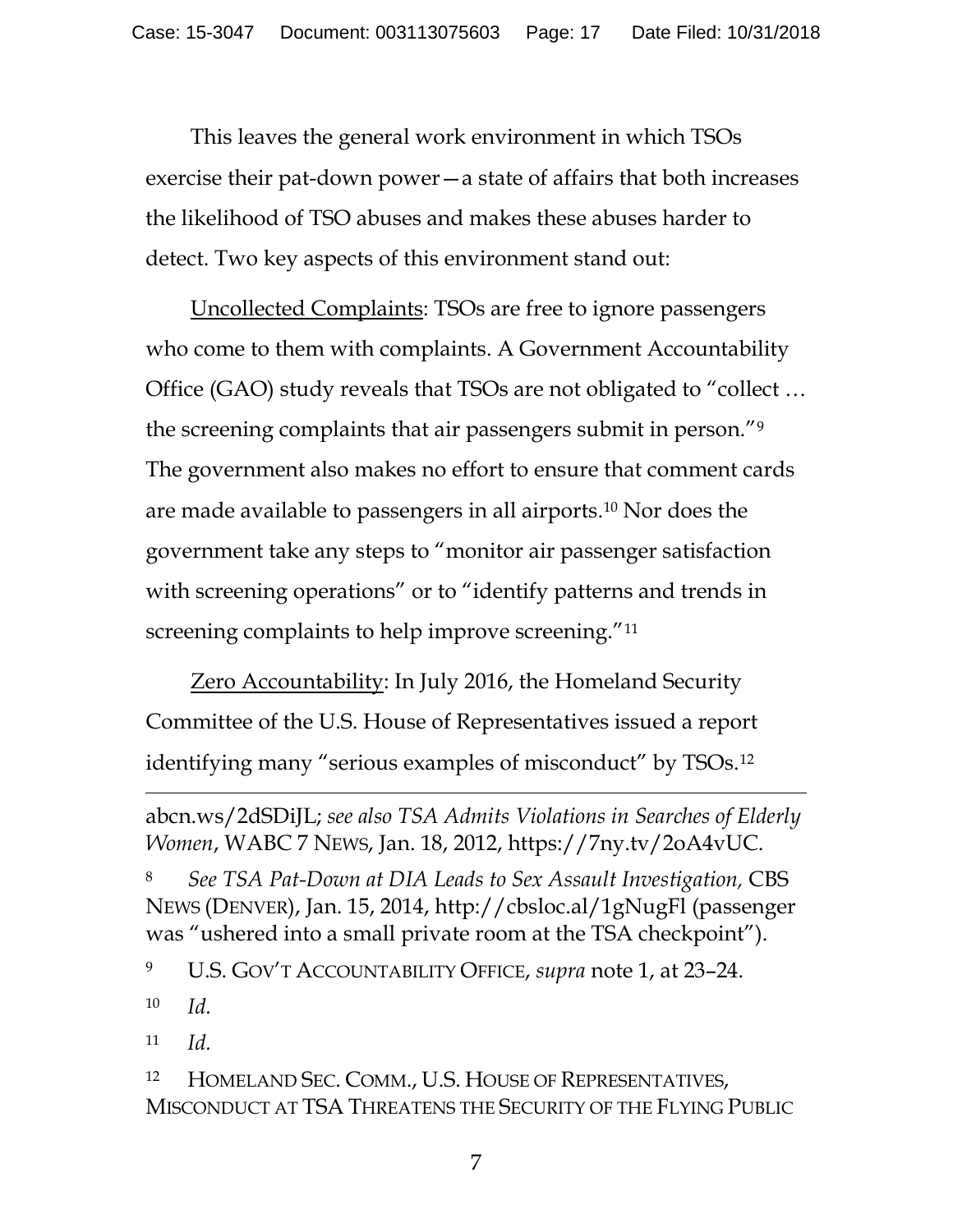Such misconduct included "using cocaine on the job, facilitating large scale drug and human smuggling [operations], and engaging in child pornography activities."[13](#page-17-0) But "[w]hile the number of … misconduct complaints" involving TSOs has increased over time, the government has decided to "investigate[] fewer of them" and to impose "fewer and lesser punishments."[14](#page-17-1) A concrete illustration of this may be seen in the government's quiet firing of—but failure to criminally charge—two TSOs who fondled multiple unsuspecting male passengers at Denver International Airport.[15](#page-17-2)

So, to recap: Passengers in a rush and afraid of being detained. Nearly unlimited TSO power to pat-down passengers that TSOs may exercise in backrooms. And zero government concern for passenger complaints or TSO misconduct. The end result is a perfect storm of abuse.<sup>[16](#page-17-3)</sup> TSOs have sexually victimized numerous male,<sup>[17](#page-17-4)</sup>

20 (2016), http://bit.ly/29RVePM; *see also id.* at 12 (citing over 44,000 misconduct allegations against TSOs between 2013 and 2015).

<span id="page-17-0"></span><sup>13</sup> *Id.* at 8.

 $\overline{a}$ 

<span id="page-17-1"></span><sup>14</sup> *Id.* at 10–11.

<span id="page-17-2"></span><sup>15</sup> Alex Johnson, *No Charges for Denver TSA Screeners Accused of Groping Attractive Men*, NBC NEWS, July 7, 2015, http://nbcnews.to/ 1NQ0hNN.

<span id="page-17-3"></span><sup>16</sup> *See* Daniel Harawa, *The Post-TSA Airport: A Constitution Free Zone?*, 41 PEPP. L. REV. 1, 3 & nn.4–8 (2013) (collecting cases).

<span id="page-17-4"></span><sup>17</sup> *See, e.g.,* Jason Harrington, *Former TSA Agent: Groping Scandal Is Business as Usual*, TIME, Apr. 15, 2015, http://ti.me/1ywhFUx; Jeffrey Goldberg, *For the First Time, the TSA Meets Resistance*, THE ATLANTIC, Oct. 29, 2010, https://bit.ly/2ENFzE6.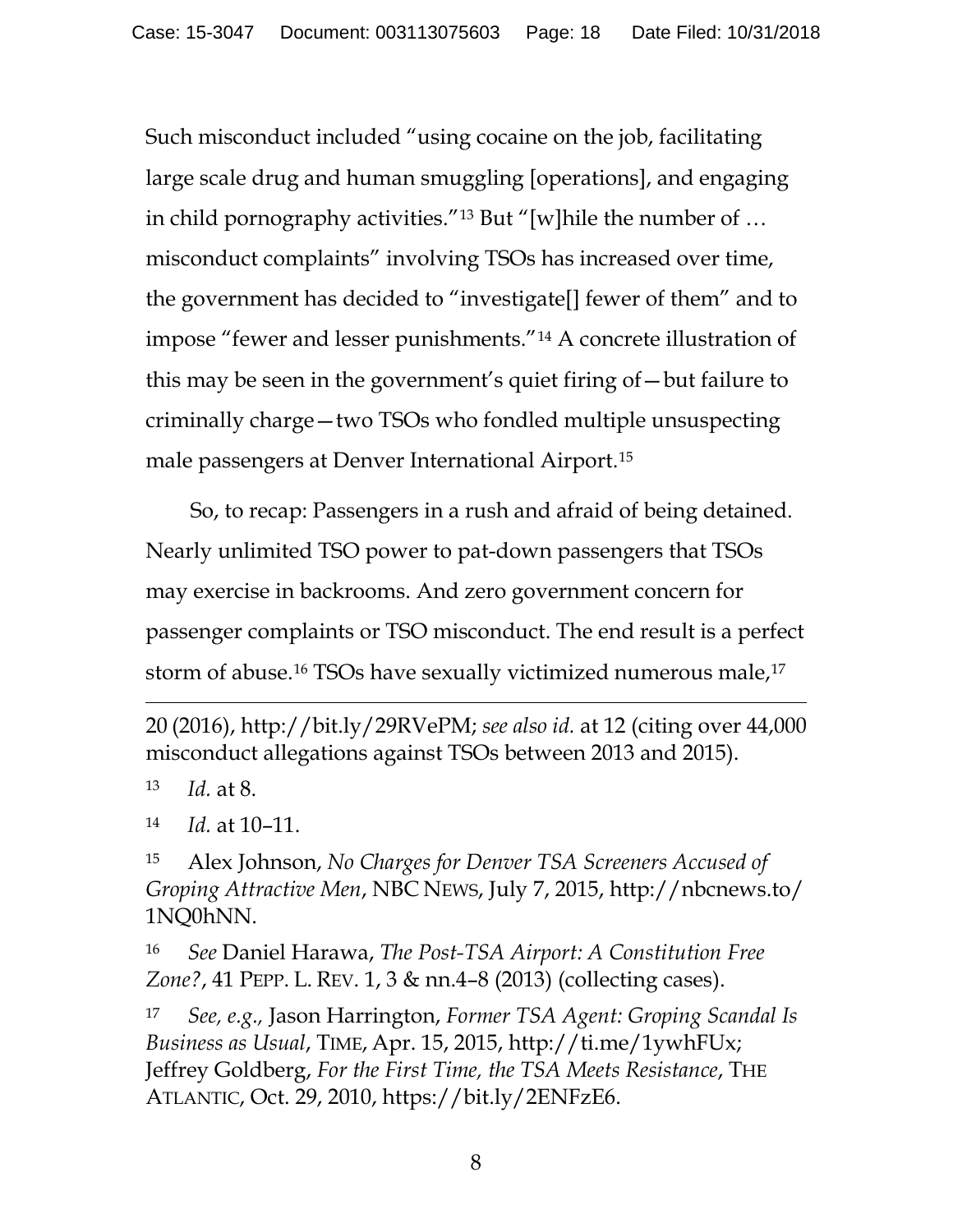female,[18](#page-18-0) and transgender[19](#page-18-1) passengers. TSOs have traumatized kids of all ages.<sup>20</sup> TSOs have humiliated seniors<sup>[21](#page-18-3)</sup> and the disabled.<sup>[22](#page-18-4)</sup> And TSOs have put the lives of passengers in danger.[23](#page-18-5)

<span id="page-18-0"></span><sup>18</sup> *See, e.g.,* Jason Harrington, *Dear America*, *I Saw You Naked*, POLITICO MAGAZINE*,* Jan. 30, 2014, https://politi.co/1cCMRnZ; *Female Passengers Say They're Targeted by TSA*, CBS NEWS (DFW AFFILIATE), Feb. 3, 2012, https://cbsloc.al/2PyKIk7.

 $\overline{a}$ 

<span id="page-18-1"></span><sup>19</sup> *See, e.g.,* James Queally, *Transgender Woman Says TSA Detained, Humiliated Her Over Body 'Anomaly,* L.A. TIMES, Sept. 22, 2015, http://fw.to/c8PnFeL; Letter from Adam B. Schiff, et al., Member of Congress, to Peter Neffenger, Administrator, Transp. Sec. Admin., at 1 (Oct. 8, 2014), http://bit.ly/2cMauO4.

<span id="page-18-2"></span><sup>20</sup> *See, e.g.,* Elizabeth Chuck, *Father Outraged by 'Uncomfortable' TSA Pat-Down on 10-Year-Old Daughter*, NBC NEWS, Jan. 6, 2016, http://nbcnews.to/1Ju6h0M; Ryan Grenoble, *Video of TSA Patting Down Boy, 2, and Sister 6, Sparks Outrage*, HUFF. POST, Apr. 24, 2014, http://huff.to/1jVEYuC; Andrew Springer, *Parents of 6-Year-Old Girl Pat Down at Airport Want Procedures Changed*, ABC NEWS: GOOD MORNING AMERICA, Apr. 13, 2011, http://abcn.ws/2cLjQ1n.

<span id="page-18-3"></span><sup>21</sup> *See, e.g.,* Esposito & Tejada, *supra* note 7 (TSO strip searches of three elderly women, ages 85, 88, and 66).

<span id="page-18-4"></span><sup>22</sup> *See, e.g.,* Travis Andrews, *'You Cannot Touch Me There,': Breast Cancer Patient Claims TSA 'Humiliated' and 'Violated' Her*, WASH. POST, Dec. 8, 2016, http://wpo.st/ieQP2; *Michigan Woman Dying of Leukemia Embarrassed by TSA Pat-Down at Seattle Airport*, N.Y. DAILY NEWS, Oct. 10, 2012, https://nydn.us/2Sy6hDG; Jane Allen, *Prosthetics Become Source of Shame at Airport Screenings*, ABC NEWS, Nov. 24, 2010, http://abcn.ws/2dJmIwE.

<span id="page-18-5"></span><sup>23</sup> *See, e.g.*, Omar Villafranca, *TSA Agents Allegedly Strip-Search Woman, Fiddle with Feeding Tube*, NBC NEWS (DALLAS), July 19, 2012, http://bit.ly/2dk1VjL; *Teen Blames TSA for Broken Insulin Pump*, ABC NEWS (DENVER), May 8, 2012, http://bit.ly/2cWQbQY.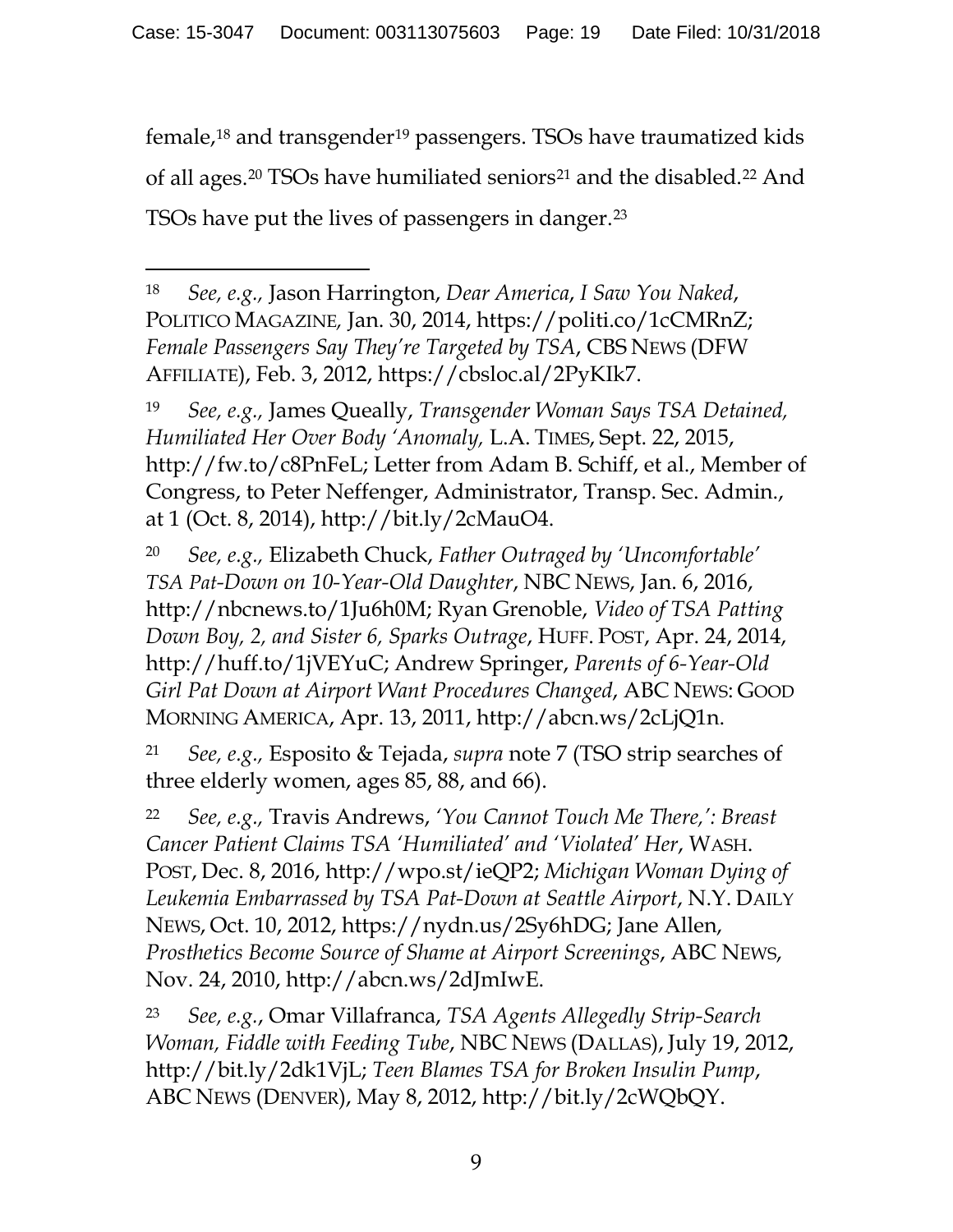### II. This Court should reject the myth that TSO abuses are a thing of the past and no longer an issue today.

In considering the above list of TSO abuses, it is important to observe that what is past is prologue. Put another way, TSO abuses still take place today, regardless of the "bureaucratic kabuki dance" that the government often uses to push TSO misconduct into the past. *United States ex rel. Joslin v. Cmty. Home Health of Md., Inc.,* 984 F. Supp. 374, 381 (D. Md. 1997). One part of this dance is to cast TSO abuses as "stories" or "personal anecdotes." (Gov't Reh'g Opp. 11.) Another part is to spotlight token limits on the screening process.<sup>[24](#page-19-0)</sup> Through this rhetoric, the government makes it easy to believe there is "nothing to see here." *United States v. Castillo-Rivera*, 853 F.3d 218, 236 (5th Cir. 2017) (en banc) (Smith, J., dissenting). But current events tell a different tale—one that merits close attention.

Indeed, here are just a handful of TSO abuses that passengers have reported both last year (2017) and this year (2018):

• March 2017: TSOs subject Jennifer Williamson's specialneeds son Aaron to an extensive pat-down despite the fact that Aaron suffers from a "sensory processing disorder" that leaves him "oversensitive to stimulation."[25](#page-19-1)

<span id="page-19-0"></span><sup>24</sup> *See, e.g*., *Screening for Passengers 75 and Older*, TRANSP. SEC. ADMIN., http://bit.ly/1RvBBgI (last visited Oct. 31, 2018) (establishing that seniors who are 75 or older do not need to remove their shoes or jackets during the TSO screening process).

<span id="page-19-1"></span><sup>25</sup> Eun Kim, *Mom 'Livid' After TSA Gives Extensive Pat Down to Special-Needs Son*, TODAY (NBC NEWS), Mar. 28, 2017, https:// on.today.com/2PEb5sF; *see also* Sky McCarthy, *Mom Films TSA's*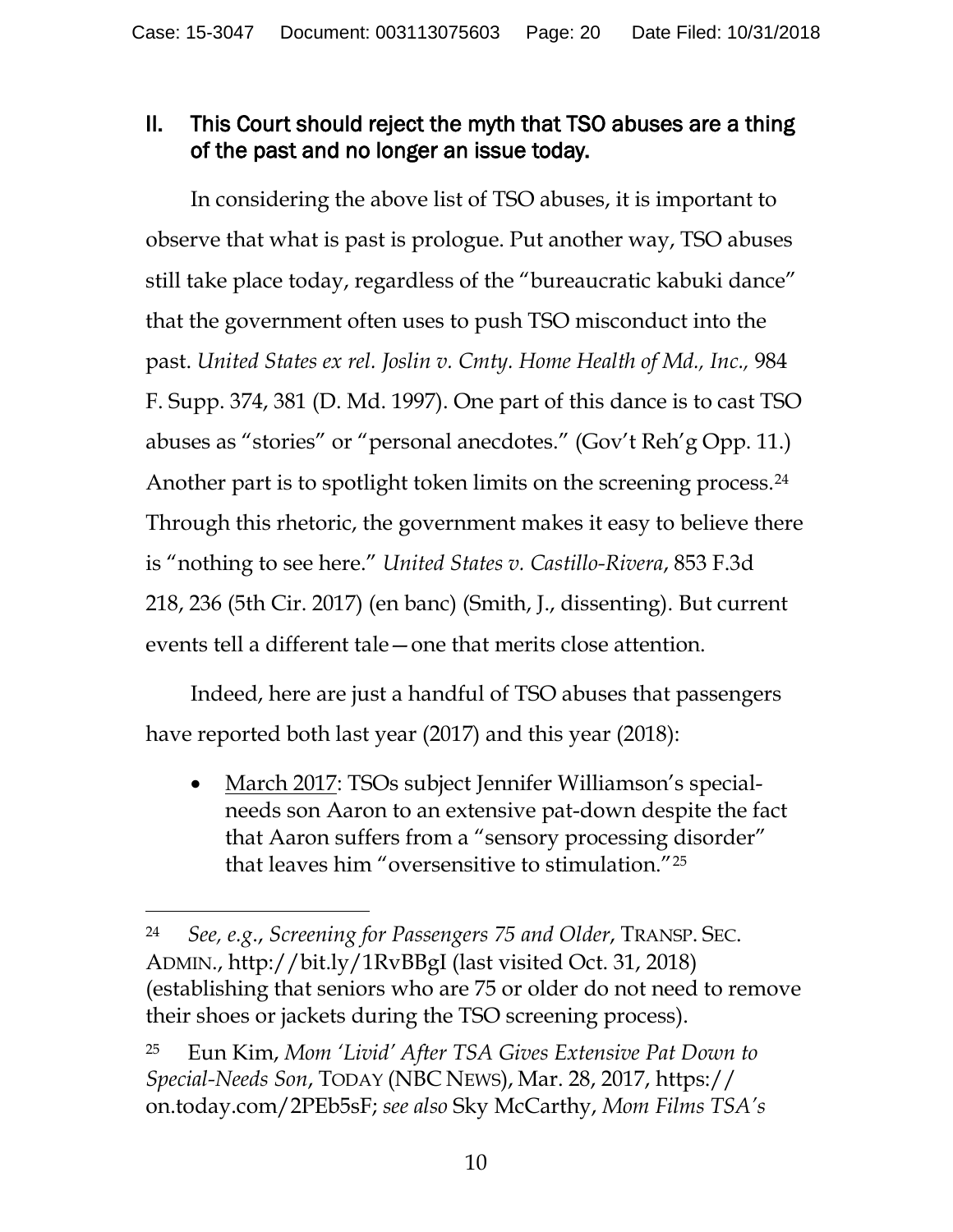- April 2017: TSOs subject Jenna MacFarlane to a backroom pat-down of MacFarlane's "breasts, crotch and buttocks" that includes touching MacFarlane's "vagina four times."[26](#page-20-0)
- March 2018: TSOs subject Zainab Merchant to a backroom pat-down after Merchant informs the TSOs that she is "on her period and therefore wearing a menstrual pad."<sup>[27](#page-20-1)</sup> The TSOs order Merchant to "pull down her pants," forcing Merchant to "reveal[] her bloodied menstrual pad."<sup>[28](#page-20-2)</sup>
- May 2018: TSOs subject Jeanne Clarkson's 96-year-old wheelchair-bound mother to a prolonged pat-down encompassing "both arms, legs, back, inner thighs" as well as "the area around her stomach and breasts."[29](#page-20-3)
- August 2018: TSOs subject Heather Bowser to a backroom pat-down of her prosthetic leg, during which the TSOs force Bowser "to take [her] pants down" over her protest.[30](#page-20-4)

 $\overline{a}$ *'Horrifying' Pat Down of Special Needs Child, Sparks Internet Outrage*, FOX NEWS, Mar. 29, 2017, https://fxn.ws/2qiI1IG.

<span id="page-20-0"></span><sup>26</sup> Bruce Henderson, *After Intimate Pat-Down, She Wonders How Much Privacy Must We Give Up to Fly Safely*, CHARLOTTE OBSERVER, Aug. 23, 2017, https://bit.ly/2ABy5Qn.

<span id="page-20-1"></span><sup>27</sup> Rowaida Abdelaziz, *Muslim Woman Says TSA Forced Her to Show Her Bloodied Pad During Airport Screening*, HUFF. POST, Aug. 23, 2018, https://bit.ly/2LjzI7r; *see also* Letter from Hugh Handeyside, Senior Staff Attorney, ACLU Foundation, to John V. Kelly, Acting Inspector General, U.S. Department of Homeland Security, at 5 (Aug. 14, 2018), https://bit.ly/2EO08Ai.

<span id="page-20-2"></span><sup>28</sup> Abdelaziz, *supra* note 27.

<span id="page-20-3"></span><sup>29</sup> Lori Aratani, *Watch the Video of TSA Officers Doing a Pat-Down of a 96-Year-Old Woman in a Wheelchair That Has People Outraged*, WASH. POST, June 12, 2018, https://wapo.st/2Om6SFi.

<span id="page-20-4"></span><sup>30</sup> Peggy Gallek, *I-Team: Woman With Prosthetic Leg Says She Felt Humiliated at TSA Checkpoint*, FOX NEWS 8 (CLEVELAND), Aug. 27, 2018, https://bit.ly/2ACXBFe.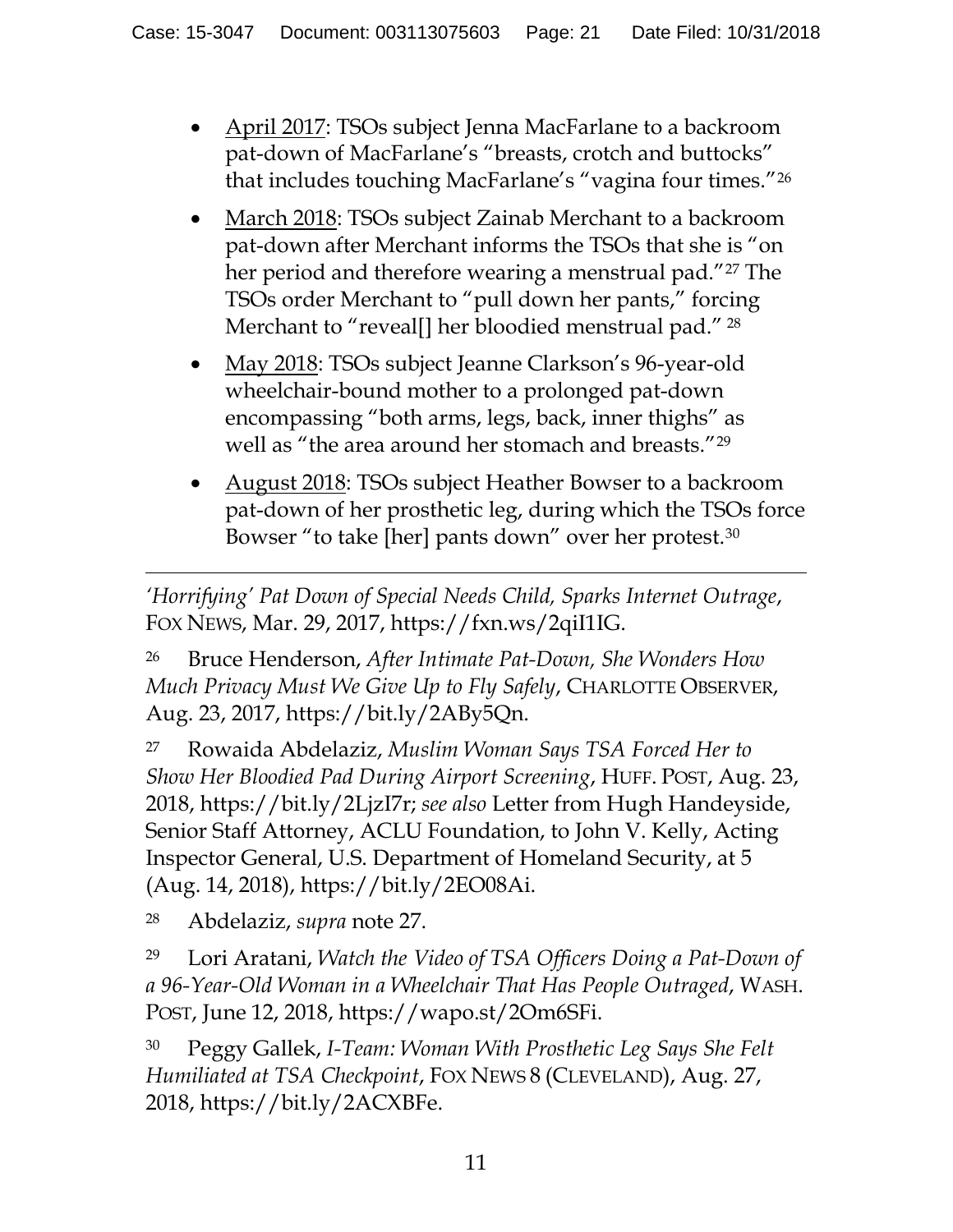Another recent accounting of TSO abuses may be found on Twitter,[31](#page-21-0) which has become a vital forum for discussing this problem given the government's indifference to collecting passenger complaints.[32](#page-21-1) It is on Twitter that U.S. Senator Claire McCaskill first reported her own experience with an abusive TSO pat-down: "Got private, more aggressive pat down. OMG."[33](#page-21-2) Many passengers have followed suit. In June 2018, Elizabeth Nolan Brown tweeted about a TSO pat-down that went "under [her] waistband, between [her] thighs and all over [her] crotch.["34](#page-21-3) In July 2018, Liz Groeschen tweeted that she almost missed her flight due to a TSO pat-down of her vagina.[35](#page-21-4) And in August 2018, Melissa Emmal tweeted about a TSO pat-down that "[f]elt like a sexual assault" insofar as the TSO involved "made contact with [her] labia FOUR times."[36](#page-21-5) 

At this point, it is important to recognize that for every TSO abuse that is reported, there are many others that go unreported. Many passengers opt to suffer in silence due to fear of humiliation

 $\overline{a}$ 

<span id="page-21-5"></span><sup>36</sup> *Id.*

<span id="page-21-0"></span><sup>31</sup> *See* James Bovard, Opinion, *Believe Women: Apply Congress' Christine Blasey Ford Test to TSA's Female Victims*, USA TODAY, Oct. 15, 2018, https://bit.ly/2yhQEHU (collecting examples).

<span id="page-21-1"></span><sup>32</sup> *See* U.S. GOV'T ACCOUNTABILITY OFFICE, *supra* note 1, at 23–24.

<span id="page-21-2"></span><sup>33</sup> *See* Aaron Blake, *Sen. Claire McCaskill on TSA Pat-Down: 'OMG'*, WASH. POST, Mar. 11, 2013, http://wapo.st/15Ic9M2.

<span id="page-21-3"></span><sup>34</sup> Bovard, *supra* note 31.

<span id="page-21-4"></span><sup>35</sup> *Id.*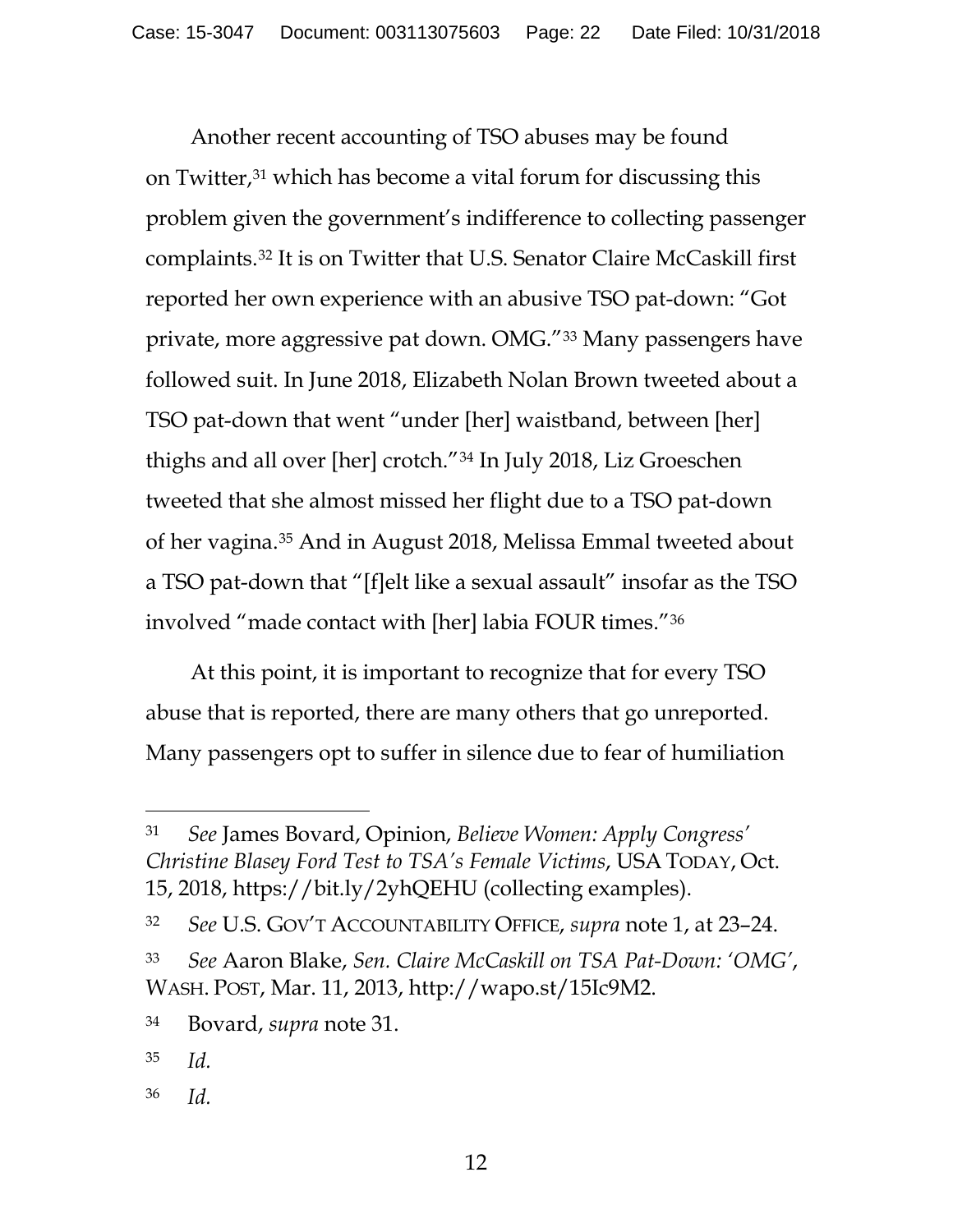or antagonizing the government if they speak out. Then there are those passengers who may not even be aware that a TSO took advantage of them. As TSO-turned-whistleblower Jason Harrington puts it: "It's difficult to tell where airport security ends and sexual assault begins these days."[37](#page-22-0) This reality then cements the essential importance of litigation in bringing TSO abuses to light.

### III. This Court should reject the myth that litigation is not a productive means of addressing TSO abuses.

Lawsuits to redress TSO abuses are not bound to be simple, fast, or inexpensive. The United States is, after all, "the richest, most powerful, and best represented litigant" in the nation. *Greenlaw v. United States*, 554 U.S. 237, 244 (2008). But the fact that passenger litigation of TSO abuses may be difficult or generally unavailing is no excuse to read statutes like the FTCA as barring such litigation altogether. Aggrieved passengers have many good reasons to want their day in court, even if the odds are against them. These reasons include: (1) a desire to obtain compensation for their injuries; (2) a desire to secure reforms that will prevent future TSO abuses; and (3) a desire to vindicate the truth of their experience.

Compensation: Litigation affords passengers a real chance of being compensated for physical and dignitary injuries caused by TSO abuses. More often than not, such compensation is product of a

<span id="page-22-0"></span><sup>37</sup> Harrington, *supra* note 17.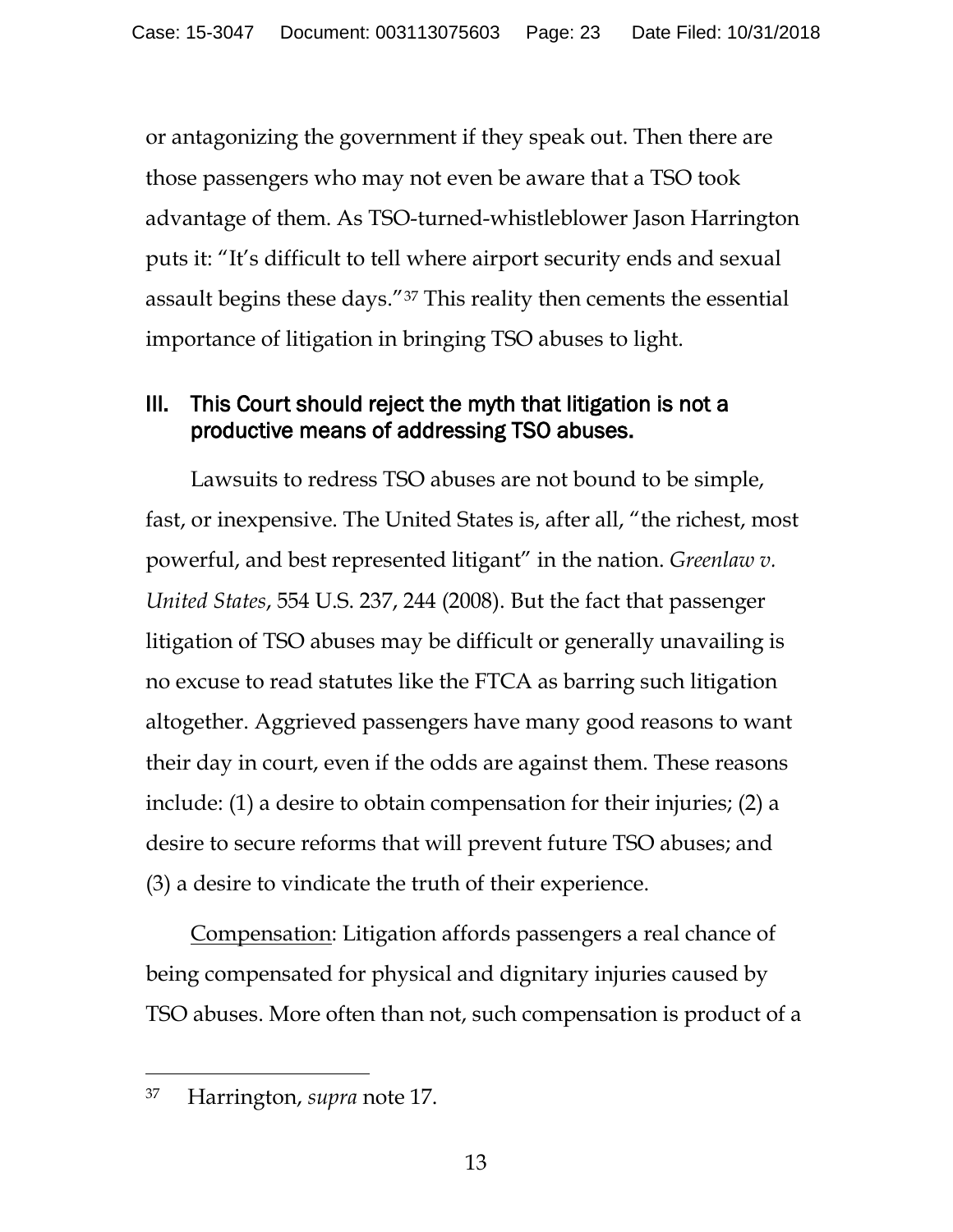settlement. For example, in July 2012, the government agreed to pay \$225,000 to settle a lawsuit brought by passenger Tim Rasmussen based on a TSO screening that left Rasmussen with "back and hip injuries."[38](#page-23-0) A year earlier, in June 2011, the government agreed to pay \$2,350 to settle a lawsuit brought by passenger Lynsie Murley "after her breasts were exposed during a vigorous [TSO] frisking at a Texas airport.[39](#page-23-1) What both of these cases ultimately demonstrate is that passengers can obtain financial compensation for TSO abuses so long as the possibility of litigation remains open to them (i.e., as a key way to bring the government to the bargaining table).

Reform: Beyond money, litigation also gives passengers a chance to secure government reforms that can help prevent certain TSO abuses from ever happening again. Consider passenger Stacey Armato, who sued the government in 2012 after TSOs detained her and refused to follow agency rules for screening breast milk[.40](#page-23-2) Two years later—after a district court upheld the viability of Armato's suit under the FTCA's law-enforcement proviso $41$  – the government

- <span id="page-23-2"></span><sup>40</sup> *Woman Settles with TSA over Breast Milk Incident*, CBS NEWS, April 23, 2014, https://cbsn.ws/2yEczcz.
- <span id="page-23-3"></span><sup>41</sup> *See Armato v. Doe*, No. 2:11-cv-02462, 2012 U.S. Dist. LEXIS 190080 (D. Ariz. May 15, 2012) (motion-to-dismiss order).

<span id="page-23-0"></span><sup>38</sup> Thomas Clouse, *TSA Settles Lawsuit from Prosecutor*, SPOKESMAN-REVIEW, July 2, 2012, https://bit.ly/2Q8KLUh.

<span id="page-23-1"></span><sup>39</sup> *Tiny Payout in TSA Breast Exposure Lawsuit*, THE SMOKING GUN, June 1, 2011, https://bit.ly/2qn4bJM.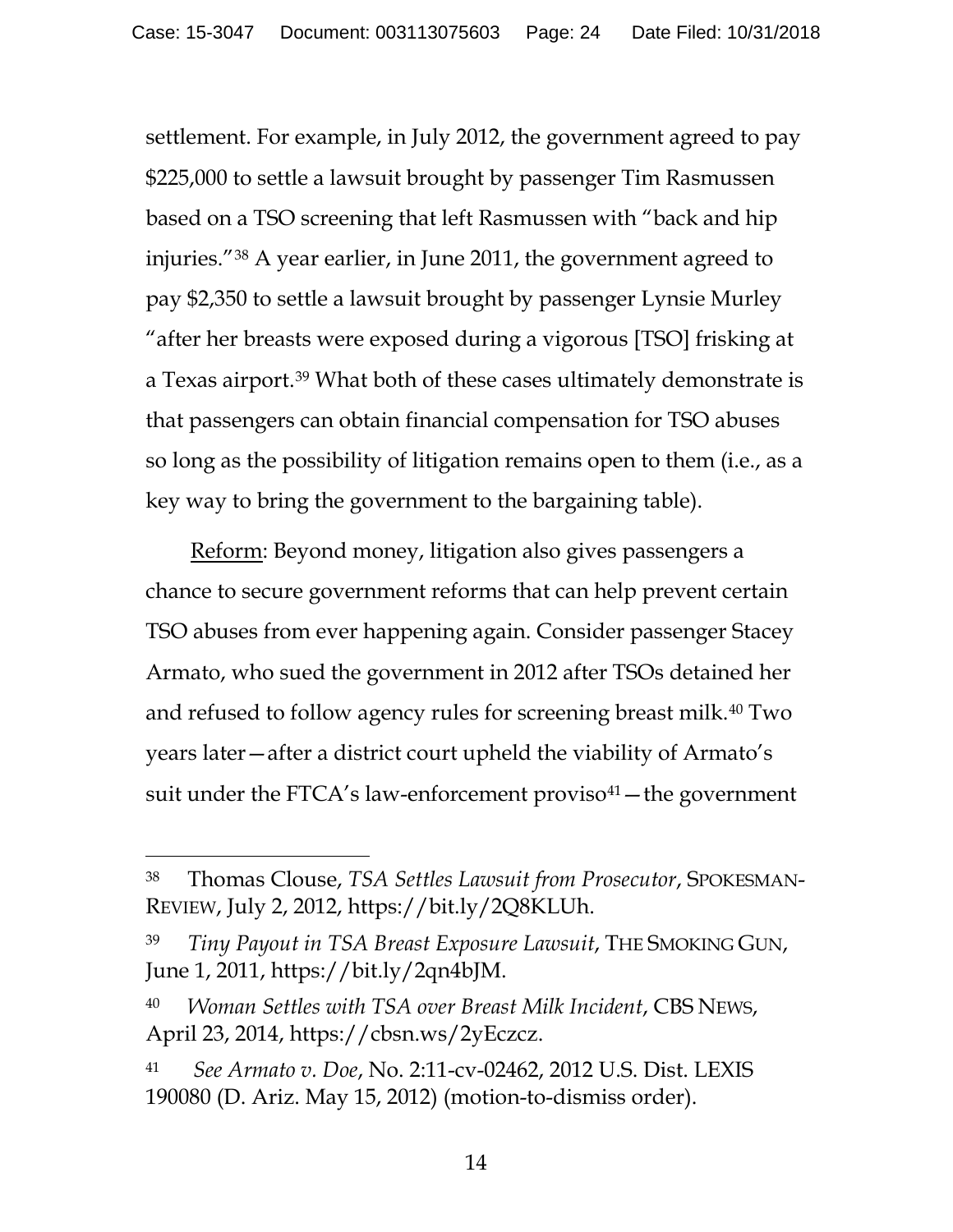agreed to pay \$75,000 to Armato and to "retrain [TSOs] and clarify [agency] guidelines on screening breast milk."[42](#page-24-0) Other passenger lawsuits have achieved similar important reforms.[43](#page-24-1)

Truth: In our judicial system, "[a] trial is supposed to involve a search for the truth." *Neaman v. United States*, No. 2:16-cv-00217, 2018 U.S. Dist. LEXIS 20645, at \*20 (D. Nev. Feb. 7, 2018). This ideal holds special meaning to passengers abused by TSOs. In speaking out, these passengers often face reflexive government denials of any misconduct[44](#page-24-2) and, in some cases, retaliation. *See, e.g., Vanderklok v. United States*, 868 F.3d 189, 193 (3d Cir. 2017) (detailing allegation that a TSO responded to a passenger complaint by falsely reporting the passenger to the police). Litigation then becomes a passenger's

<span id="page-24-0"></span><sup>42</sup> *Woman Settles with TSA*, *supra* note 40.

<span id="page-24-1"></span><sup>43</sup> *See, e.g.*, Levi Rickert, *Court Settlement Targets 15 Airports Required for TSA Training on Handling of American Indian Sacred Items*, NATIVE NEWS ONLINE, Feb. 8, 2018, https://bit.ly/2Qh7XzC ("A recent settlement ... [requires TSOs] at 15 airports in the United States to receive added training related to the handling of American Indian sacred objects."); *Lawsuit filed by Va. Airport Protestor Who Stripped to Underwear Settled*, STAR TRIB., July 10, 2013, http:// strib.mn/2zsaJez ("[T]he settlement … call[s] for Richmond airport police to take part in a two-hour training course on the First and Fourth Amendment rights of passengers and others. Airport officials also agreed to review rules affecting free speech.").

<span id="page-24-2"></span><sup>44</sup> *See, e.g.*, Villafranca, *supra* note 23 (quoting the government: "In this specific incident, an investigation was initiated and it was determined that the [TSO] followed standard operating procedures conducted in the presence of a Supervisor TSO.").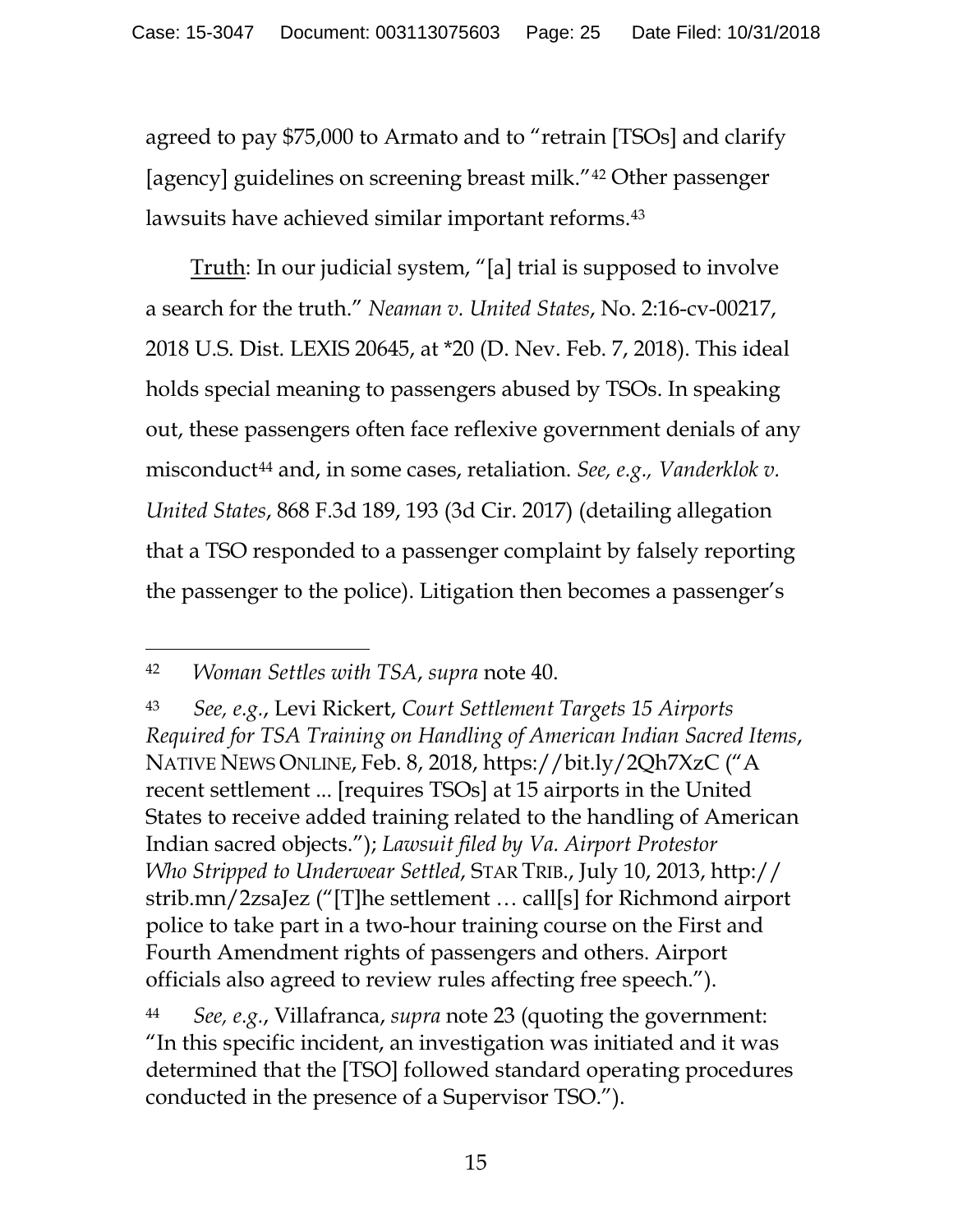only hope of vindication. Consider the Armato case noted above. By filing suit, Armato was able to obtain surveillance footage proving she was telling the truth about what TSOs did to her[.45](#page-25-0)

Taken together, the above aspects of passenger litigation go hand-in-hand with Congress's self-stated reason for enacting the FTCA's law-enforcement proviso: "[to] submit the Government to liability whenever its agents act under color of law so as to injure the public through search[es] … without warrants." S. REP. NO. 93- 588, at 3 (1973). Congress recognized that without a guaranteed right to sue under these circumstances, victims of abusive federal searches might never be compensated, government reform might stagnate, and wrongdoing might prevail over truth.

#### **Conclusion**

No great effort is required determine whether TSOs fall under the FTCA's law-enforcement proviso. They do. When "words are general and include various classes of persons, there is no authority which would justify … restricting them to one class and excluding others, where the purpose of the statute is alike applicable to all." *United States v. Hartwell,* 73 U.S. 385, 395 (1868). And by rejecting the above myths, the Court ensures the constancy of this rule.

<span id="page-25-0"></span><sup>45</sup> *Woman Settles with TSA*, *supra* note 40 ("Armato sued … and … won thanks, in part, to video she obtained from the TSA…. It shows Armato detained in a glass enclosure, even after she showed a TSA supervisor a printout of TSA guidelines for breast milk.").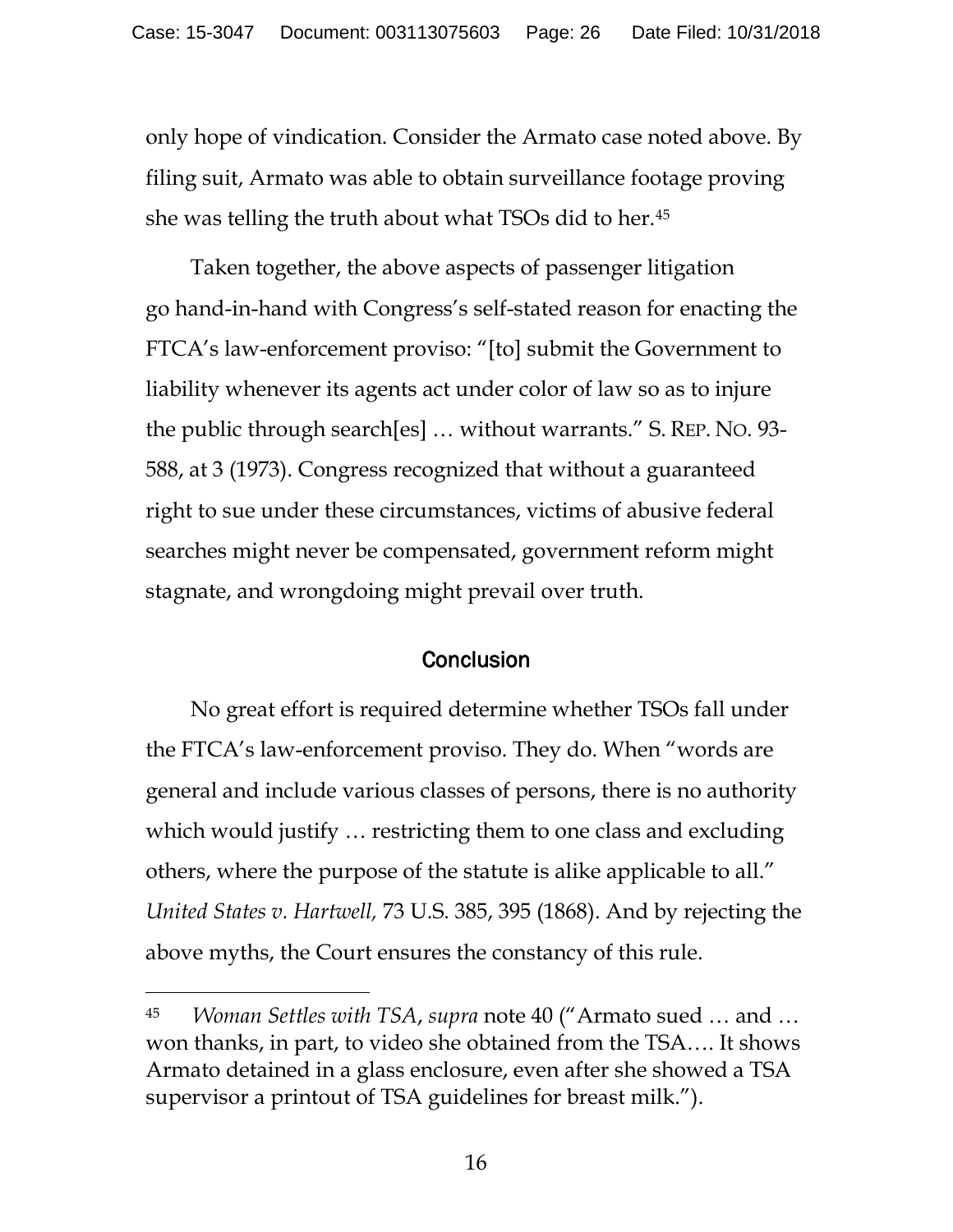Respectfully submitted,

Dated: October 31, 2018

By: /s/Mahesha P. Subbaraman Mahesha P. Subbaraman

Mahesha P. Subbaraman SUBBARAMAN PLLC 222 S. 9th Street, Suite 1600 Minneapolis, MN 55402-3389 (612) 315-9210 mps@subblaw.com

*Counsel for Amici Curiae Freedom to Travel USA and Restore the Fourth, Inc.*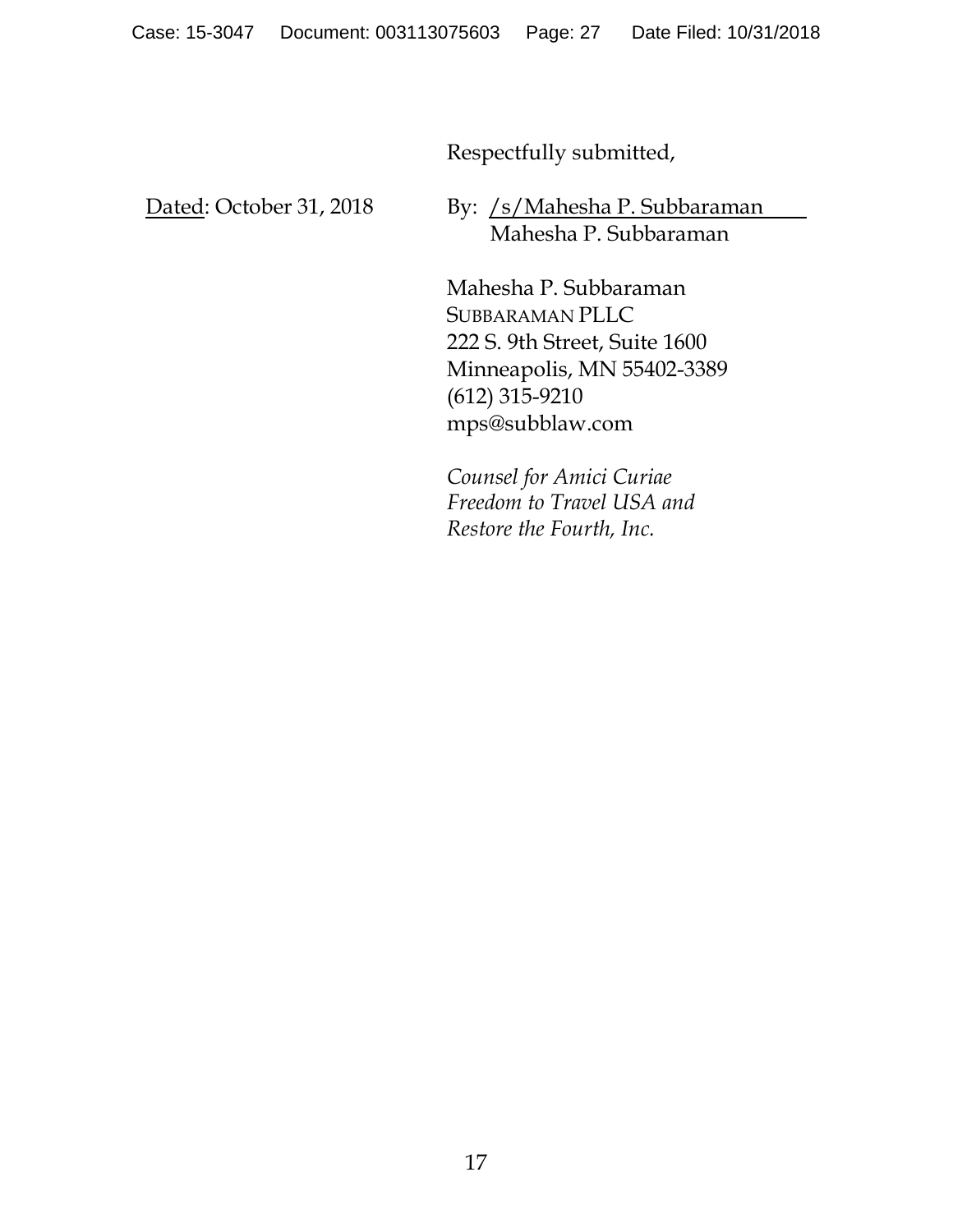## Certificate of Compliance

The undersigned counsel certifies:

• Per Fed. R. App. P. 32(g), this amici brief meets the formatting and type-volume requirements of Fed. R. App. P. 32(a) and 29(b)(4). This brief is printed in 14-point, proportionately spaced typeface utilizing Microsoft Word 2010 and contains **3,485 words**. This includes headings, footnotes, and quotations, and excludes: (1) all items identified by Fed. R. App. P. 32(f); and (2) per 3d. Cir. L.A.R. 29.1(b), the amicus identity statement required by Fed. R. App. P. 29(a)(4)(D) [formerly Fed. R. App. P. 29(c)(4))].

• Per 3d Cir. L.A.R. 31.1(c), this brief has been scanned and found virus free using **Windows Defender (version 1.279.902.0)**.

• Per 3d Cir. L.A.R. 28.3(d) &  $46.1$ (e), the attorney whose name appears on this brief was admitted to the Bar of the United States Court of Appeals for the Third Circuit on **September 15, 2015,** and is currently in good standing with the Court.

Dated: October 31, 2018 **SUBBARAMAN PLLC**

By: /s/Mahesha P. Subbaraman Mahesha P. Subbaraman

*Counsel for Amici Curiae Freedom to Travel USA and Restore the Fourth, Inc.*